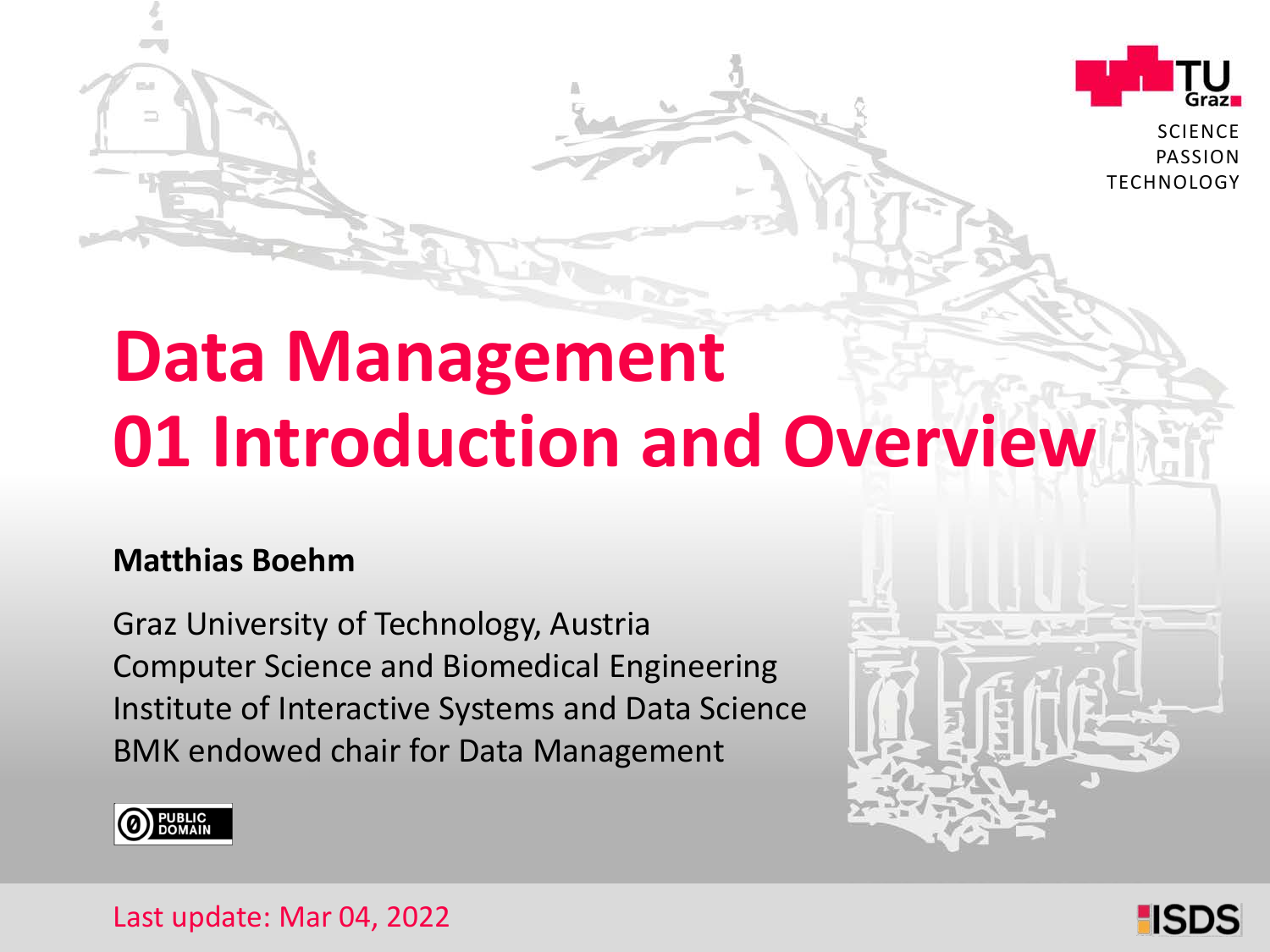

# Announcements/Org

- **#1 Video Recording** 
	- Link in **TeachCenter** & **TUbe** (lectures will be public)
	- Hybrid, in-person (optional), TUbe video-recording, and webex live: <https://tugraz.webex.com/meet/m.boehm>
	- **Update:** status **ORANGE**, max 50% capacity, 2.5G rule
- **#2 Course Registrations** (as of Mar 04)
	- **Data Management VO**: **459 (4)**
	- **Data Management KU:** 447 (2)
	- **Databases VU: 67 (0)**, incl. CSS
- **#3 Gründungsgarage Volume XVIII**
	- Academic Startup Accelerator
	- <https://www.gruendungsgarage.at/>
	- Next application deadline: **Mar 13, 2022**



ahaha Webex

**526 (4)**



HSDS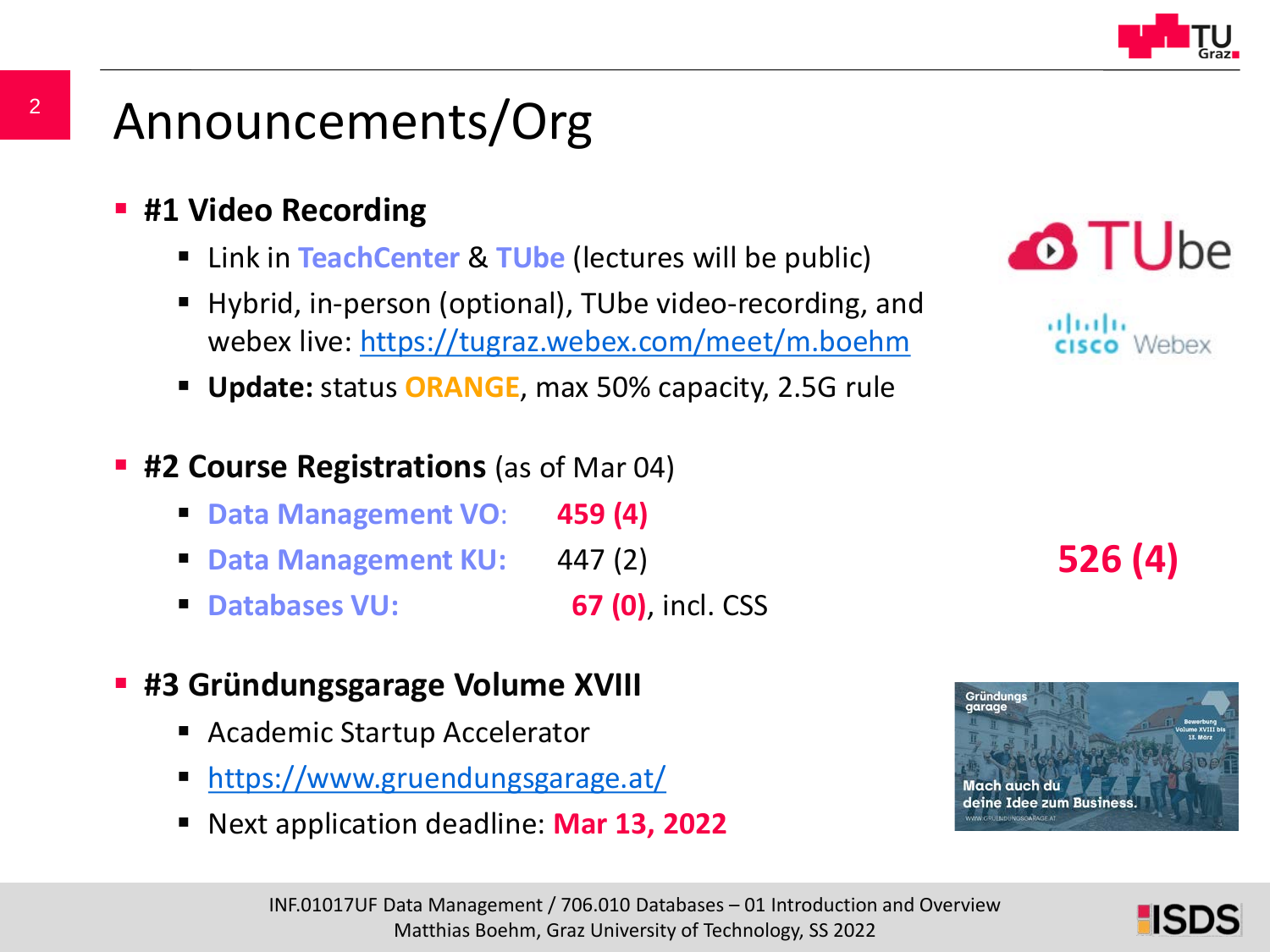

# Announcements/Org, cont.

- **#4 Learning Analytics – Students in Focus** 
	- Self-regulated Learning Strategies
	- **EXTER:** Learner's Corner (overview, consent form) <https://tc.tugraz.at/main/course/view.php?id=4390>
	- **5min-overview** by Carla Souta Barreiros



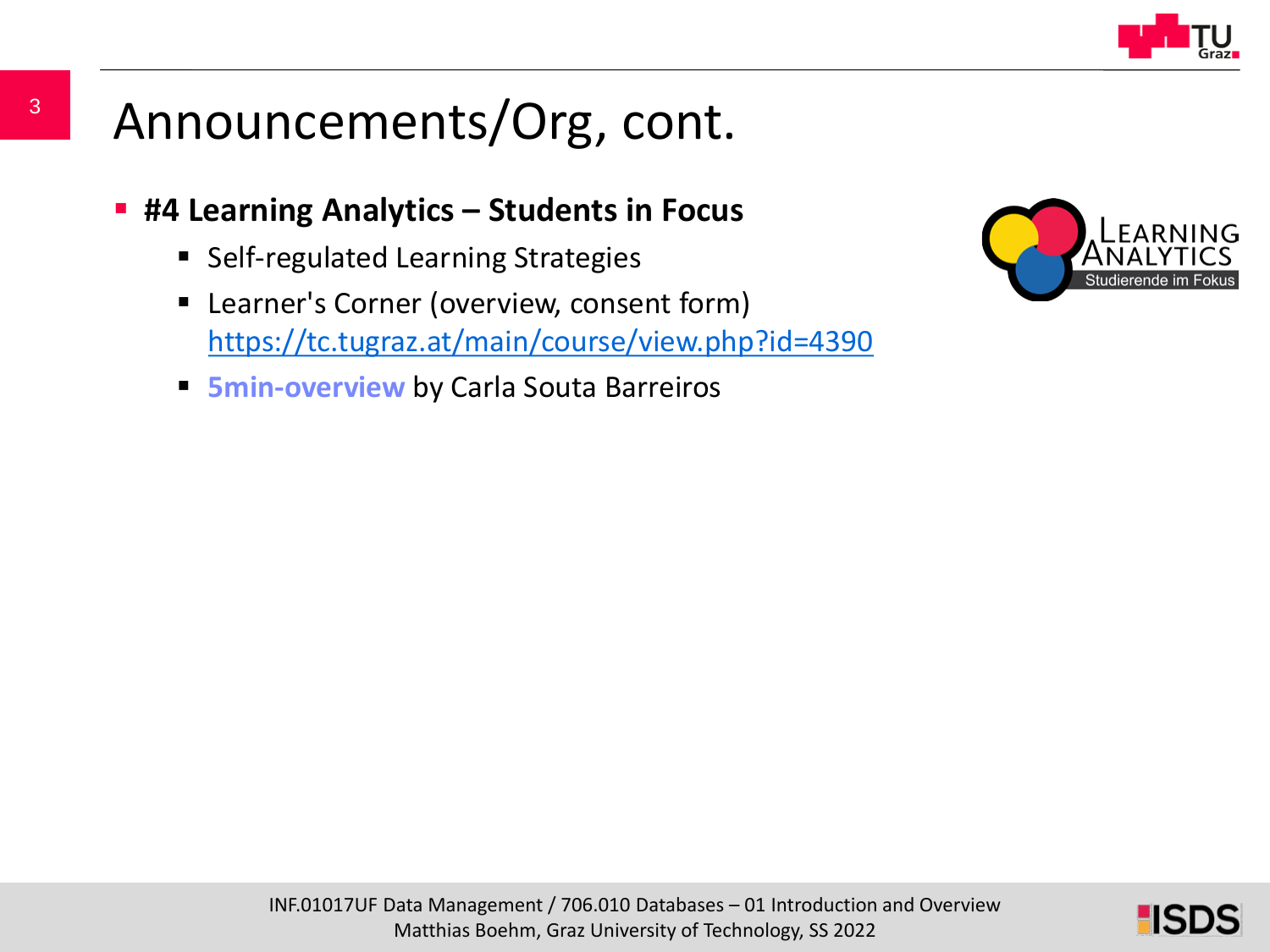

## Agenda

- **P** Data Management Group
- **Course Motivation, Goals, and Outline**
- **EX Course Organization and Logistics**
- **History of Data Management**

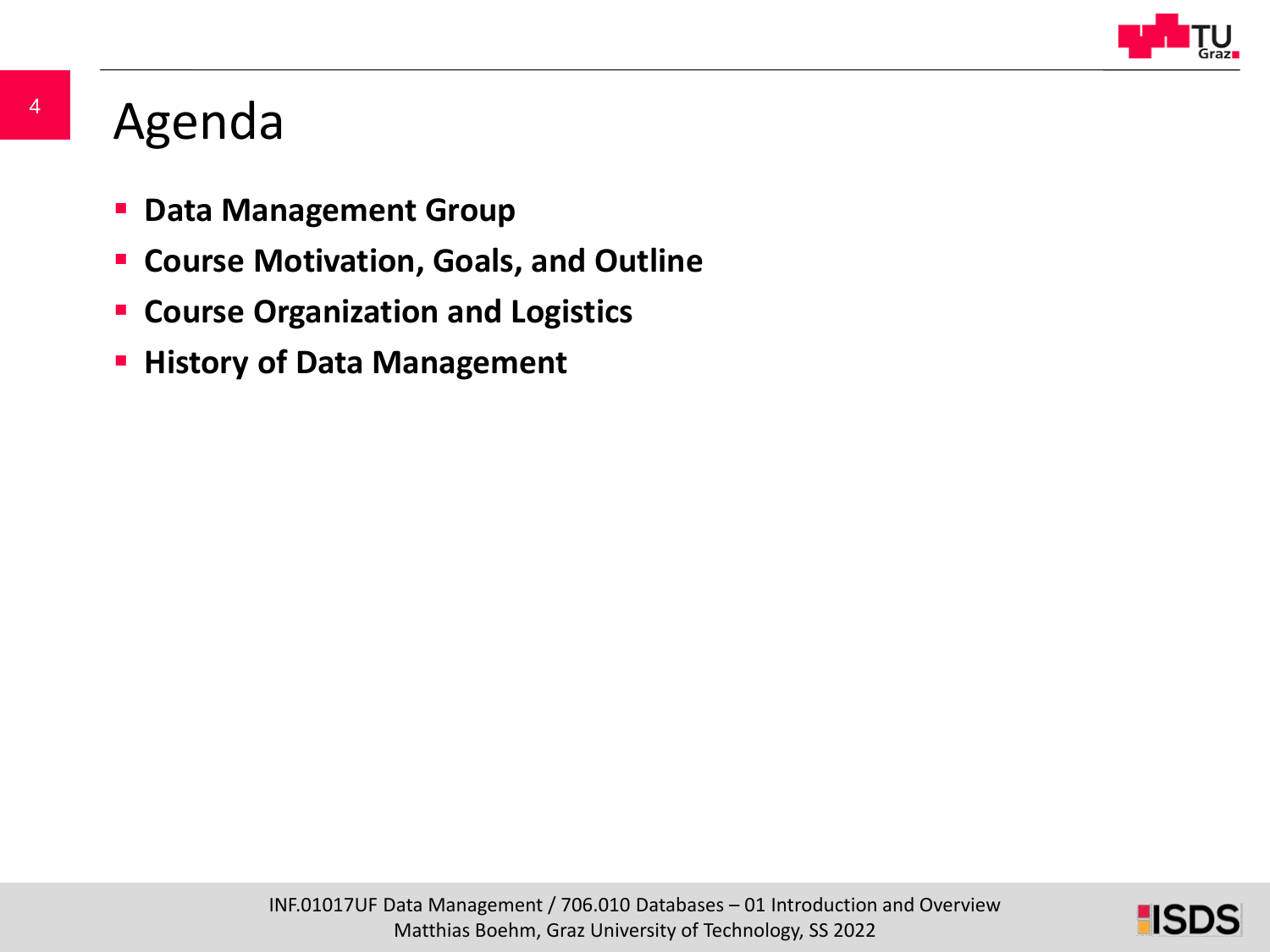

# Data Management Group

<https://damslab.github.io/>

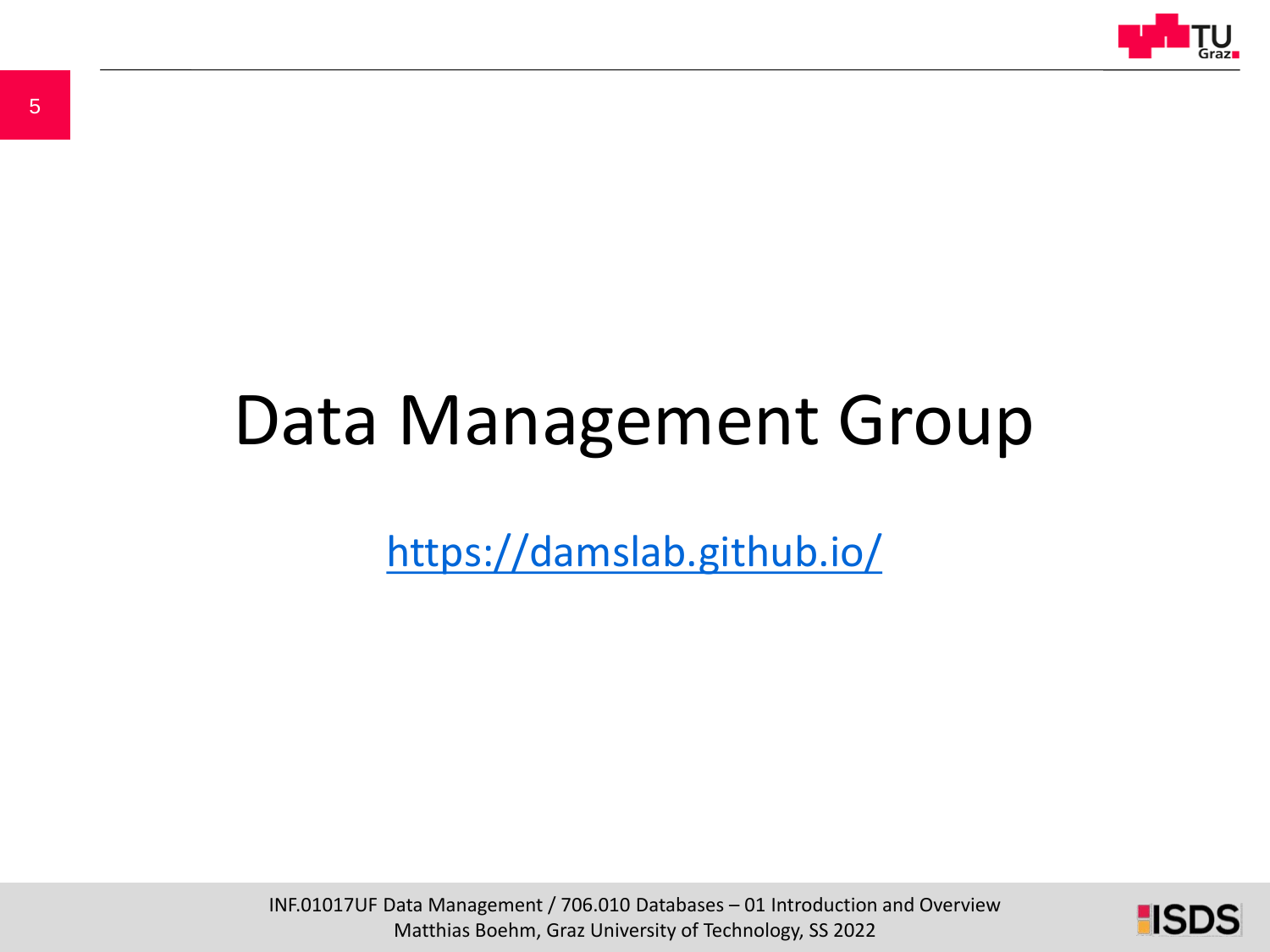

### About Me

- **2018-2022 TU Graz**, Austria
	- BMK endowed chair for data management
	- **Data management for data science**

(ML systems internals, end-to-end data science lifecycle)





Center

- **2012-2018 IBM Research – Almaden**, USA
	- **Declarative large-scale machine learning**
	- Optimizer and runtime of **Apache SystemML**
- **2011 PhD TU Dresden**, Germany
	- Cost-based optimization of integration flows
	- Systems support for time series forecasting
	- In-memory indexing and query processing



[https://github.com/](https://github.com/apache/systemds) apache/systemds





6

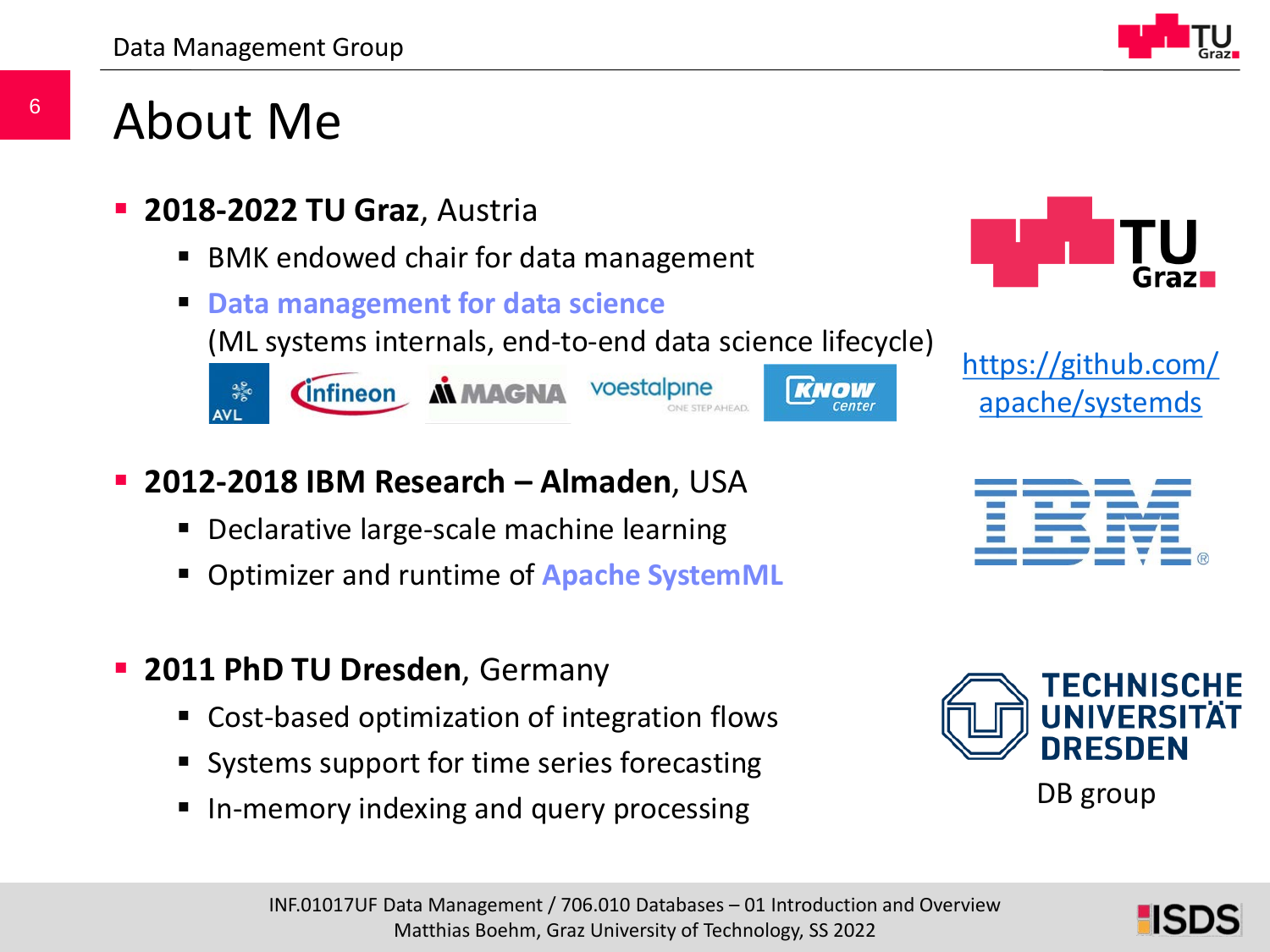7

# Data Management Courses



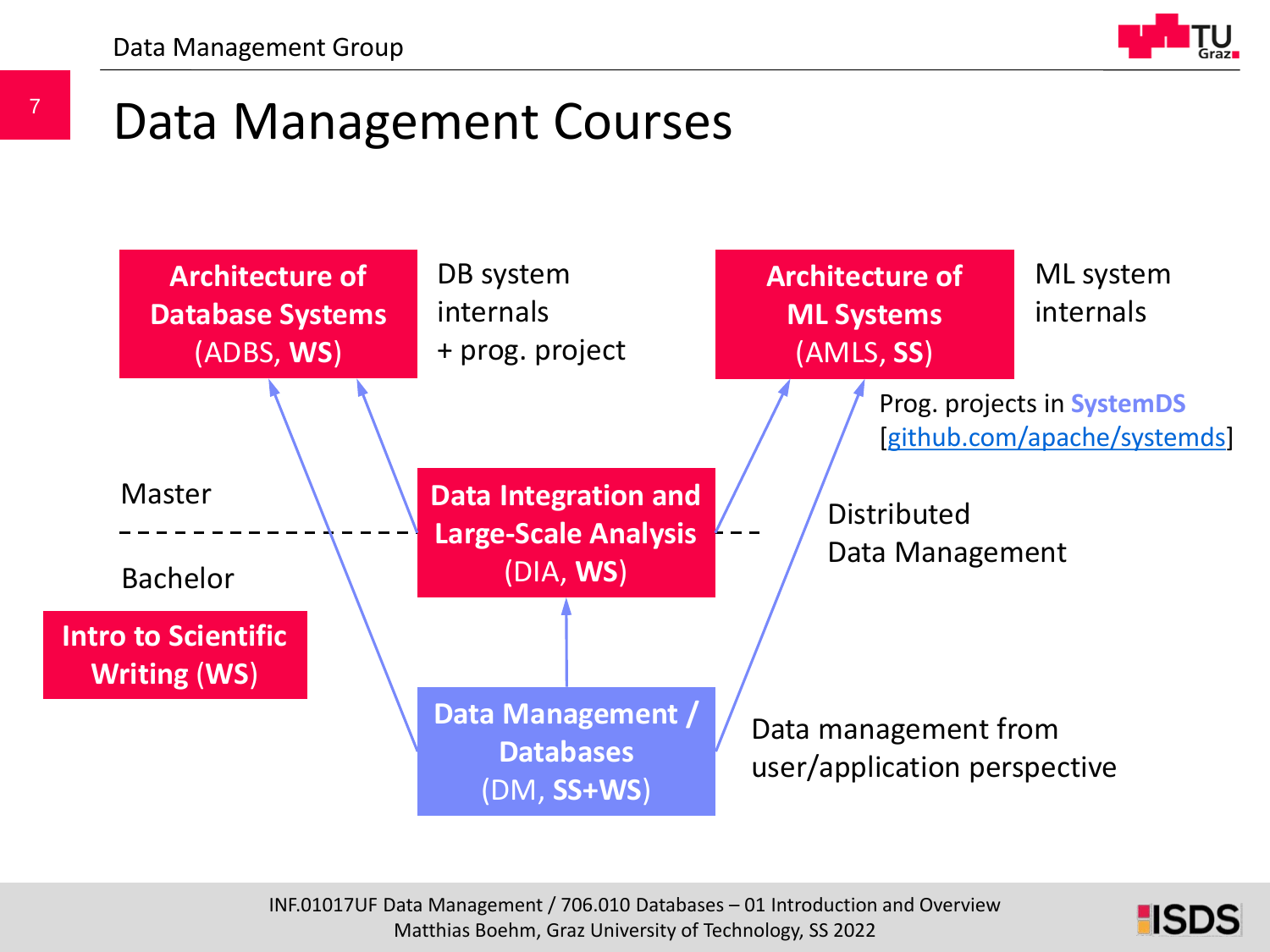

# Course Motivation, Goals, and Outline

**Database Systems** and Modern Data Management

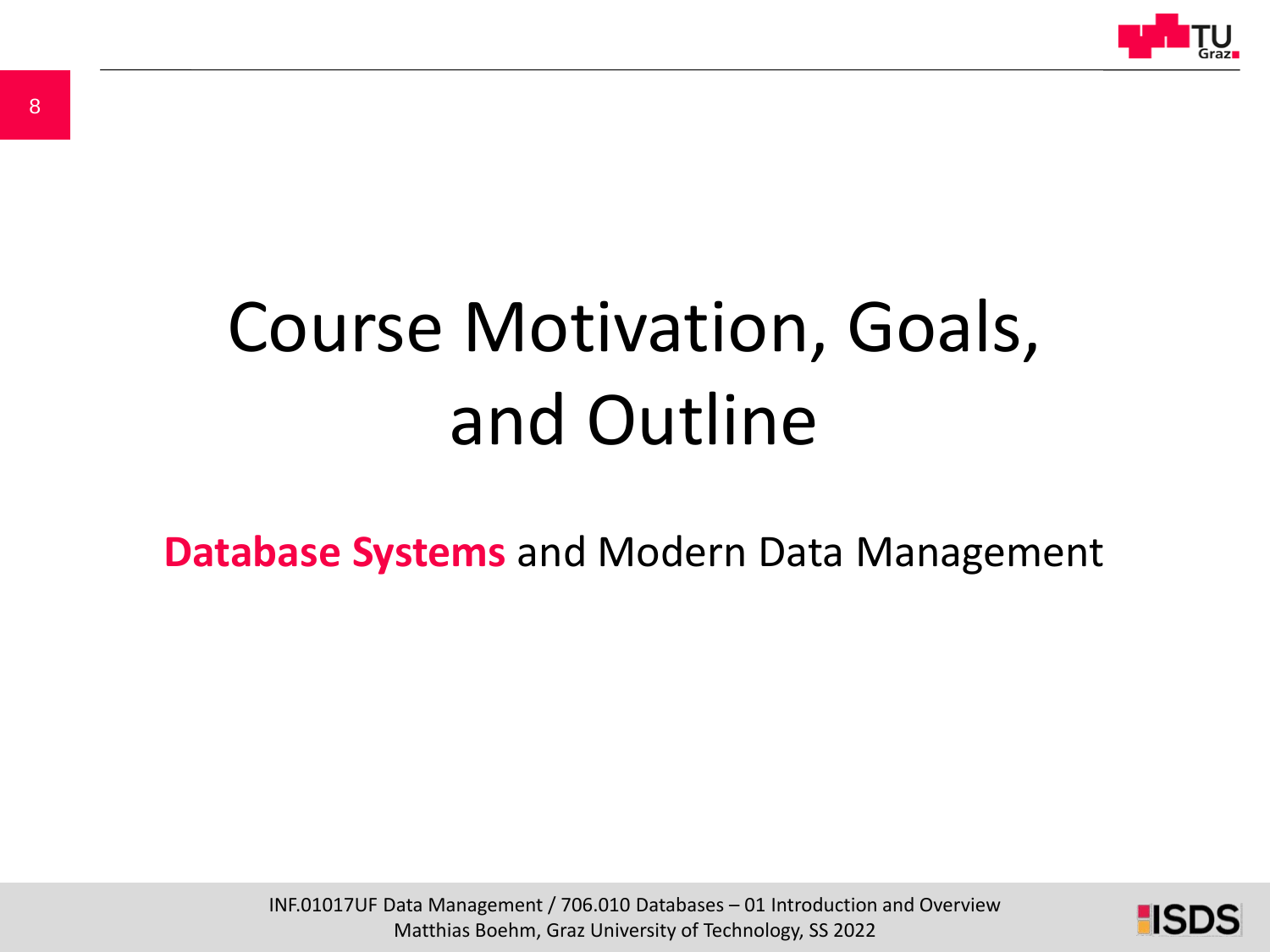

# Definition and Impact

#### **Def: Database System**

- Overall system of DBMS + DBs
- **DBMS: Database Management** System (SW to handle DBs)
- DBs: Database (data/metadata collection of conceptual mini-world)
- Note: DB also a short for DBS/DBMS

#### **Importance in Practice**

- Market Volume: **10-100B \$US**
- **Figure 1** Foundation of many applications in various domains

**"Relational databases are the foundation of western civilization"**



#### [Marianne Winslett: Bruce Lindsay speaks out: […]. SIGMOD Record 34(2), **2005**]



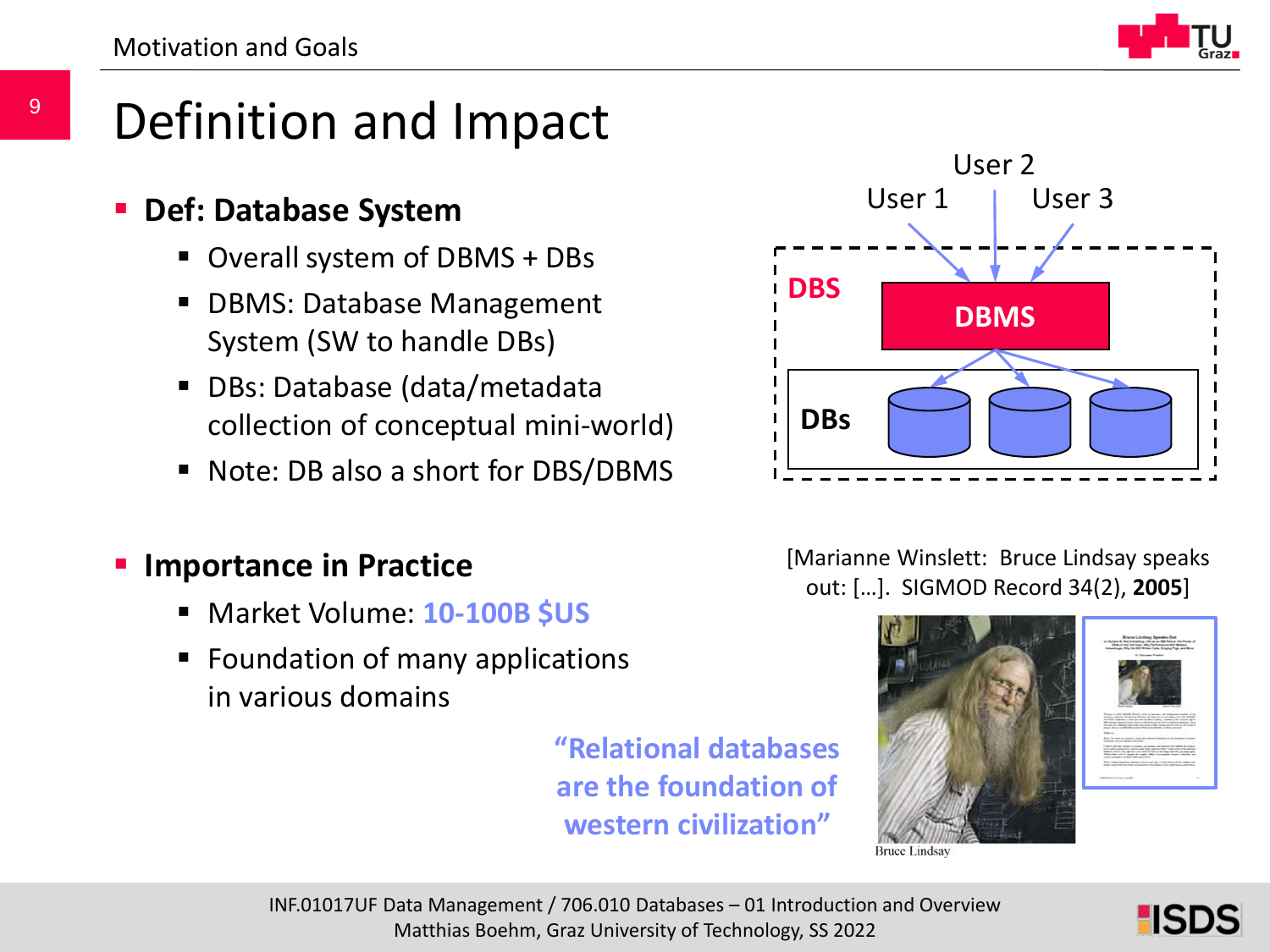

# Motivation Database Systems

- **Application development and maintenance costs**
	- **Declarative queries** (what not how) and **data independence**
	- Efficient, correct, and independent data organization, size, access
- **Multi-user operations and access control**
	- Synchronization of **concurrent user queries and updates**
	- Enforce access control (e.g., permissions on tables, views)
- **Consistency and data integrity**
	- Eliminates **redundancy** and thus, enforces consistency
	- **Enforces integrity constraints** (e.g., semantic rules)
- **Logging and Recovery**
	- Recovery of consistent state after HW or SW failure
- **Performance and Scalability**
	- **High performance** for large datasets or high transaction throughput
	- Scale to large datasets with low memory requirements

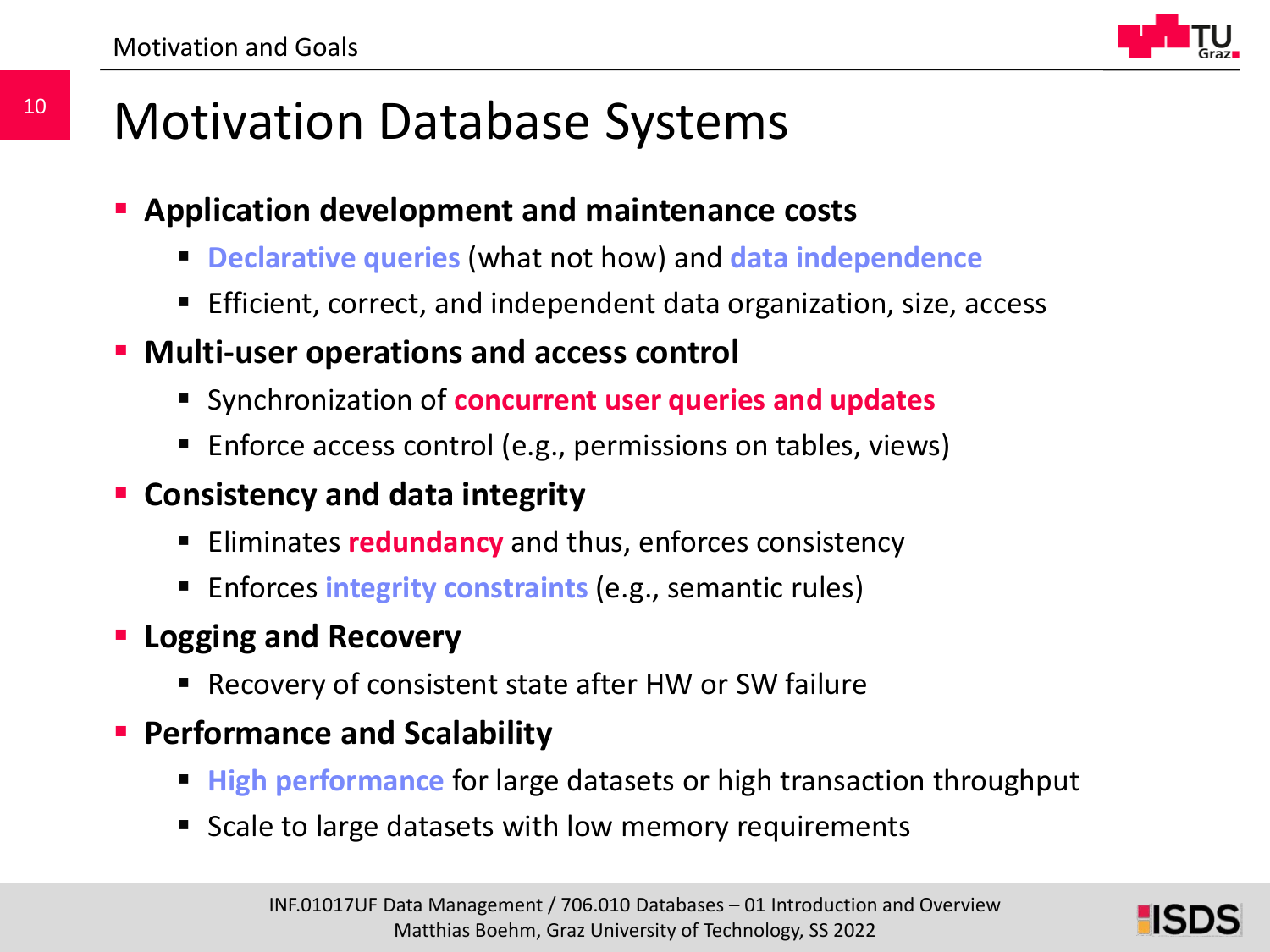Goals

#### **Course Goals**

- **A:** Understanding of **database systems** (from user perspective)
- **B:** Understanding of **modern data management**  (from user perspective)

|                                     | <b>INF.01017UF</b><br>(VO)<br>Data Mgmt. | <b>INF.02018UF</b><br>(KU)<br>Data Mgmt. |
|-------------------------------------|------------------------------------------|------------------------------------------|
| 706.010<br>(VU)<br><b>Databases</b> | Part A<br>9 Lectures                     | Part A<br>3 Exercises                    |
| $3(2)$ ECTS                         | Part B<br>3 Lectures                     | Part B<br>1 Exercise                     |
|                                     | 3 ECTS                                   | 1 ECTS                                   |

#### **Meta Goals**

- **Understand**, **use**, **debug**, and **evaluate** data management systems
- Awareness of **system alternatives** and their **tradeoffs**
- Fundamental concepts as basis for advanced courses and other areas

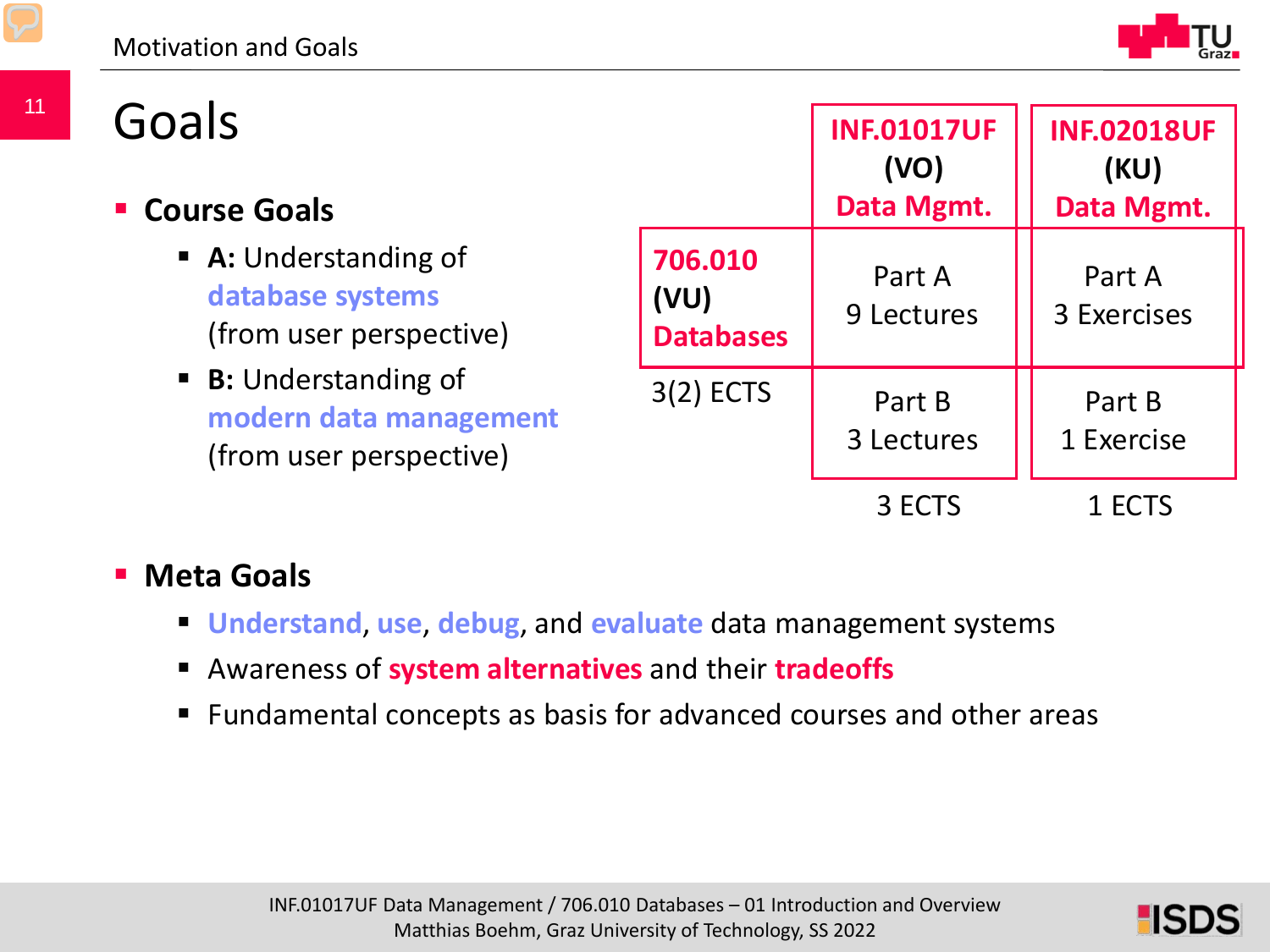12

## Part A: Database System Fundamentals

- **01 Introduction and Overview** [Mar 07]
- **02 Conceptual Architecture and Design** [Mar 14]
- **03 Data Models and Normalization** [Mar 21]
- **04 Relational Algebra and Tuple Calculus** [Mar 28]
- **05 Query Languages (SQL, XML, JSON)** [Apr 04]
- **06 APIs (ODBC, JDBC, OR frameworks)** [Apr 25]
- **07 Physical Design and Tuning** [May 02]
- **08 Query Processing** [May 09]
- **09 Transaction Processing and Concurrency** [May 16]

part of Exercise 3 is **extra credit**

Tuning

HSD

#### Exercise 1: Data Modeling **[Mar 29]**

Exercise 2: Queries **[May 03]**

Exercise 3:

For course Databases: **[May 31]**

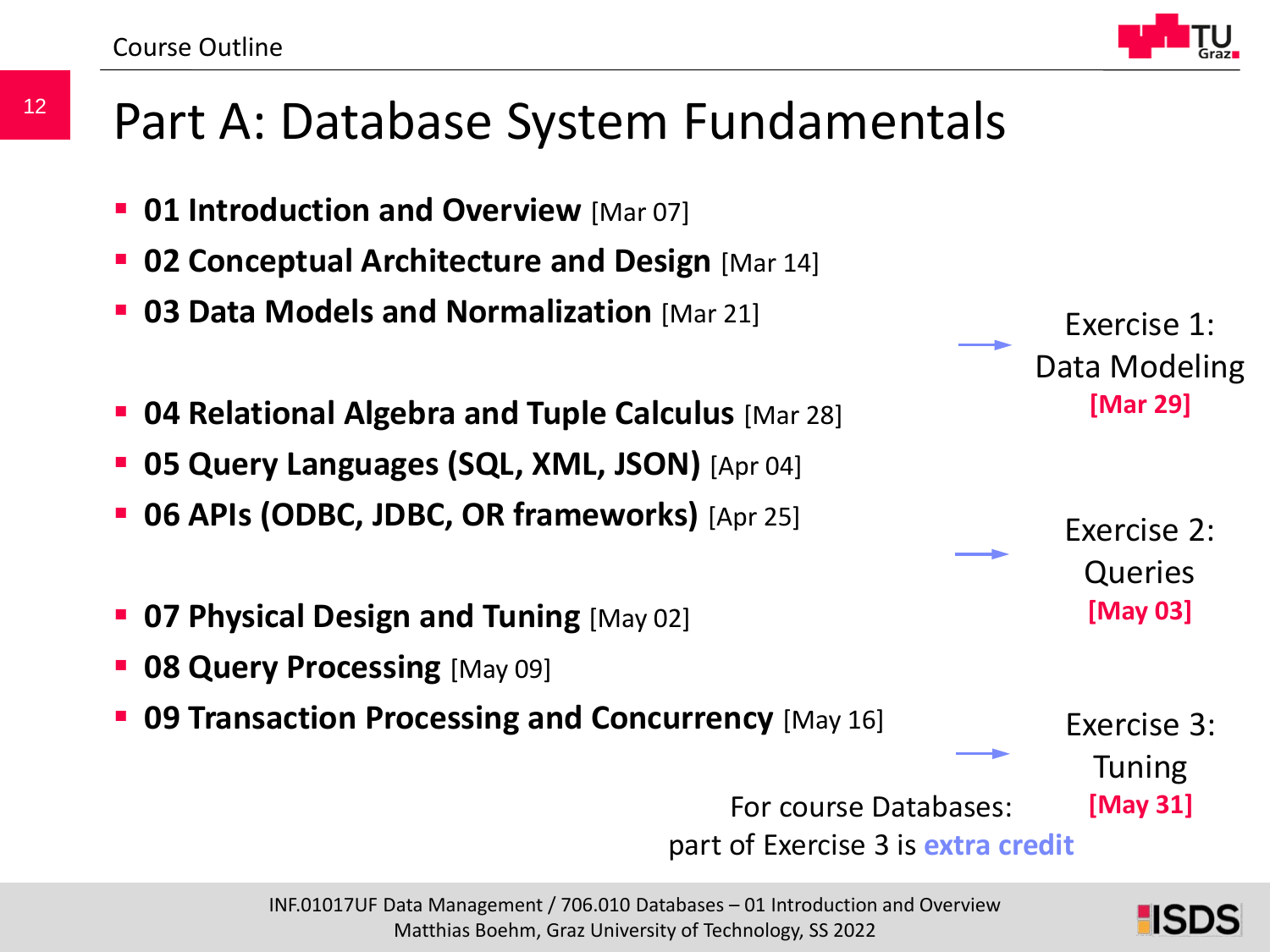

## Part B: Modern Data Management

- **10 NoSQL (key-value, document, graph, time series)** [May 23]
- **11 Distributed Storage and Data Analysis** [May 30]
- **12 Data Stream Processing Systems** [Jun 13]

Exercise 4: Spark (**extra credit**) **[Jun 21]**

- **13 Q&A and exam preparation** [Jun 13]
- **Final written exam** [TBD, Jan 20 / Jan 27?]

since WS2020/21: **Automated Grading System for Exercises 2, 3, 4** (grading time, and consistent grading)

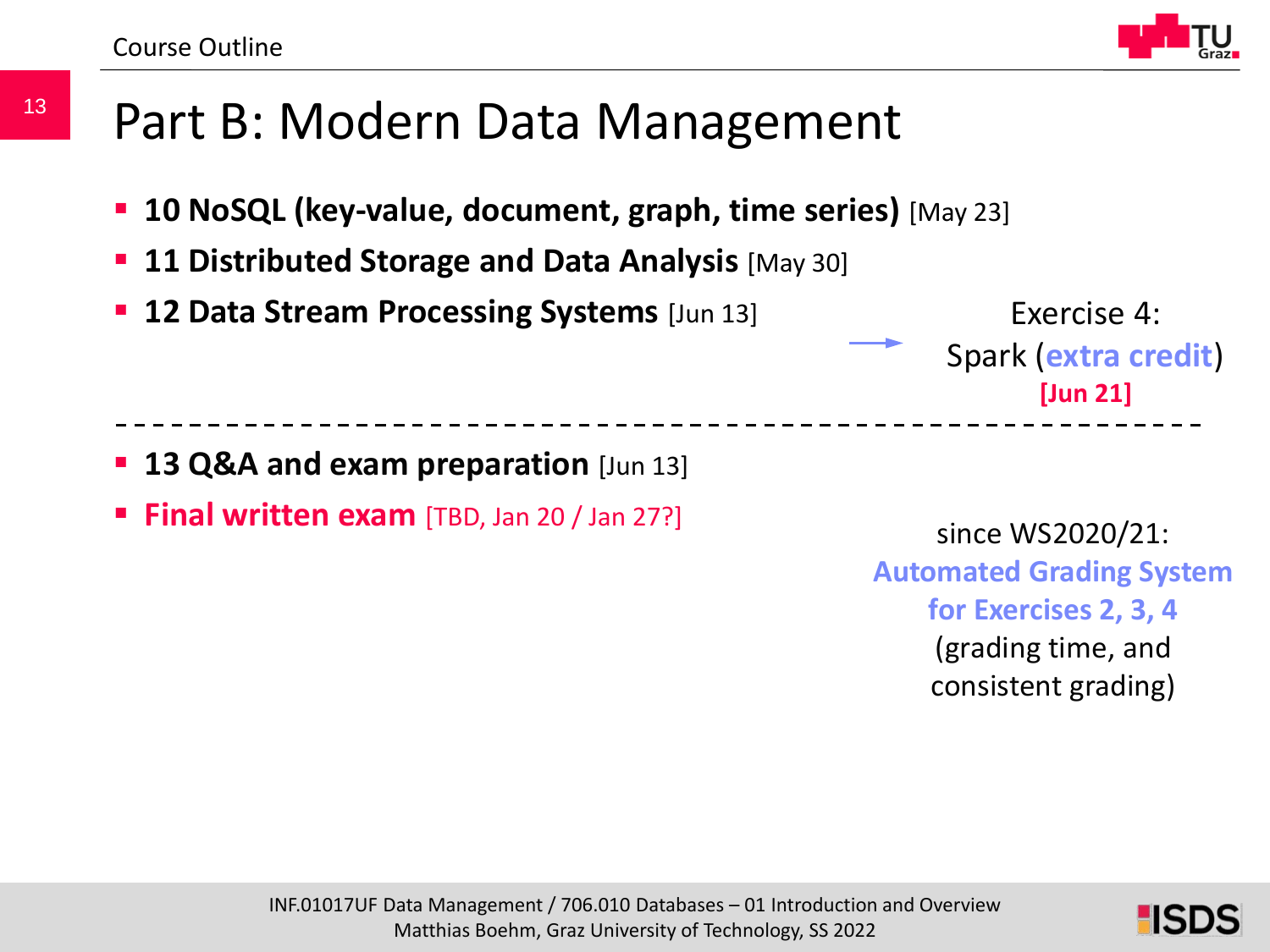

# Course Organization

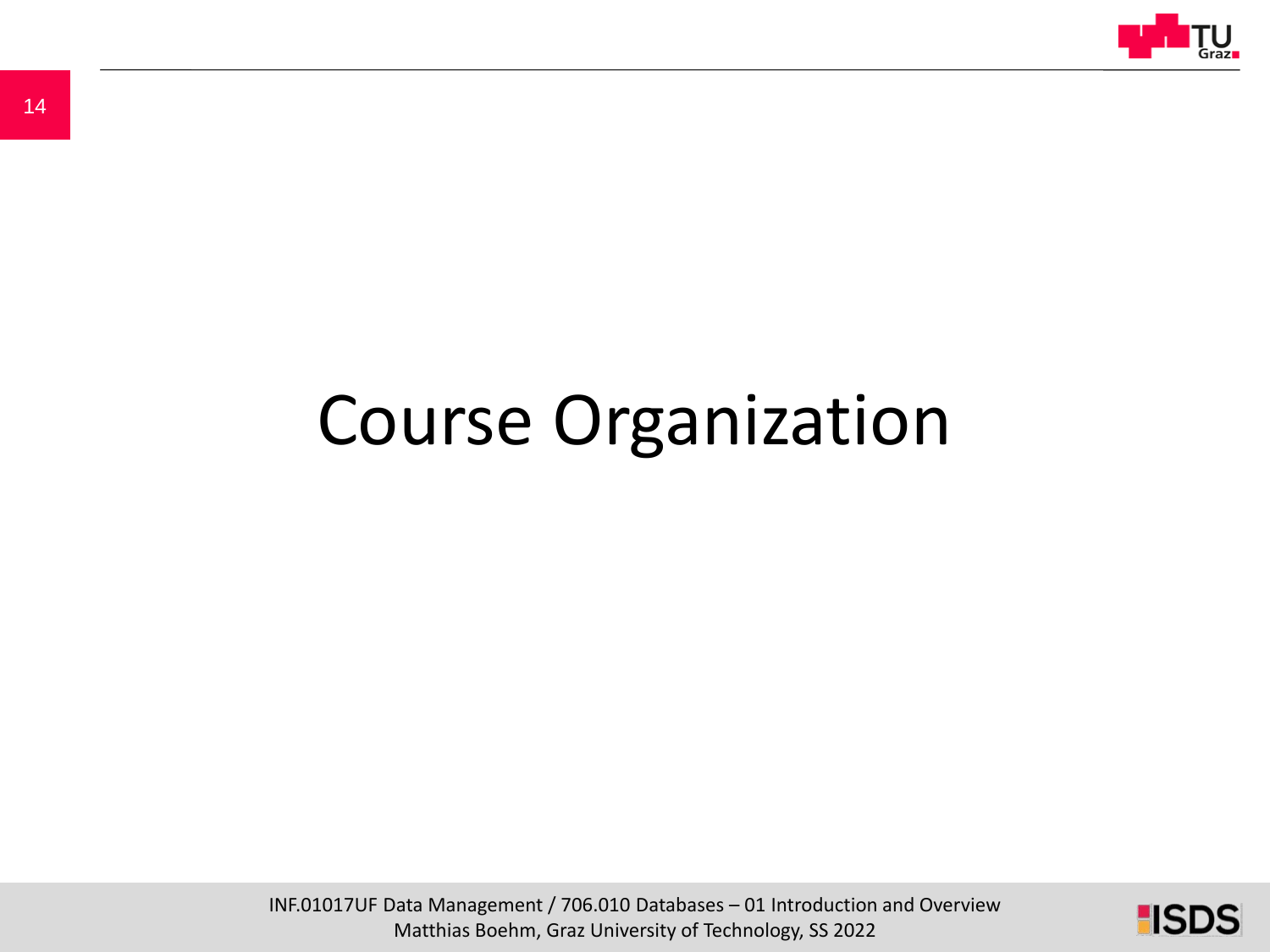# Basic Course Organization

- **Staff**
	- **Lecturer:** Univ.-Prof. Dr.-Ing. Matthias Boehm, ISDS **Assistant Lecturer:** M.Tech. Arnab Phani, ISDS
	- **Teaching Assistants:**

Nives Križanec, Luca Winkler, Katharina Aschbacher Ema Salkić, Alexander C. Friessnig, Adnan Karamehić, Harald Semmelrock







#### **Language**

- Lectures and slides: **English**
- Communication and exams: **English**/**German**

#### **Course Format**

- DM VO + KU 2/1 (**3+1 ECTS**), DB VU 1/1 (**3(2) ECTS**)
- **Weekly lectures** (**start 4.10pm**, including **Q&A**), **attendance optional**
- **3+1 exercises** (introduced in lecture) as individual assignments

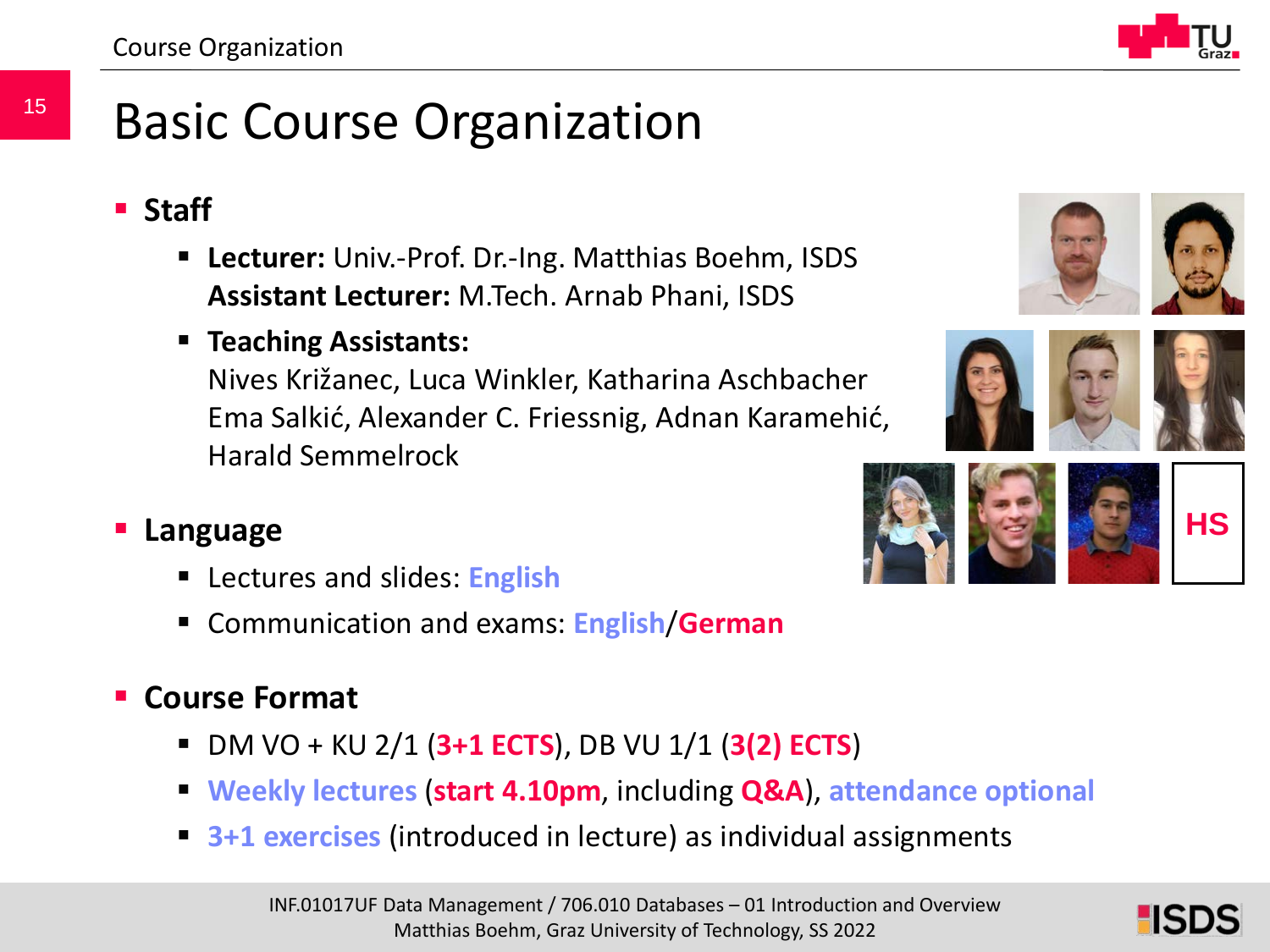# Course Logistics

- **Communication**
	- **Informal language** (first name is fine)
	- **Please, immediate feedback** (unclear content, missing background)
	- **Newsgroup:** <news://news.tugraz.at/tu-graz.lv.dbase> (email for private issues)
	- **Office hour: Mo 12.30pm** (via [https://tugraz.webex.com/meet/m.boehm\)](https://tugraz.webex.com/meet/m.boehm), or after lecture
- **Website**
	- [https://mboehm7.github.io/teaching/ss22\\_dbs/index.htm](https://mboehm7.github.io/teaching/ss22_dbs/index.htm)
	- All course material (lecture slides, exercises) and dates

**PUBLIC**<br>DOMAIN

- **Exam**
	- **Completed mandatory exercises** (Mar 29, May 03, May 31, [Jun 21])
	- **Final written exam** (TBD, doodle for oral exams)
	- **DB Grading** (30% exercises, 70% final), **DM Grading** (separate courses)

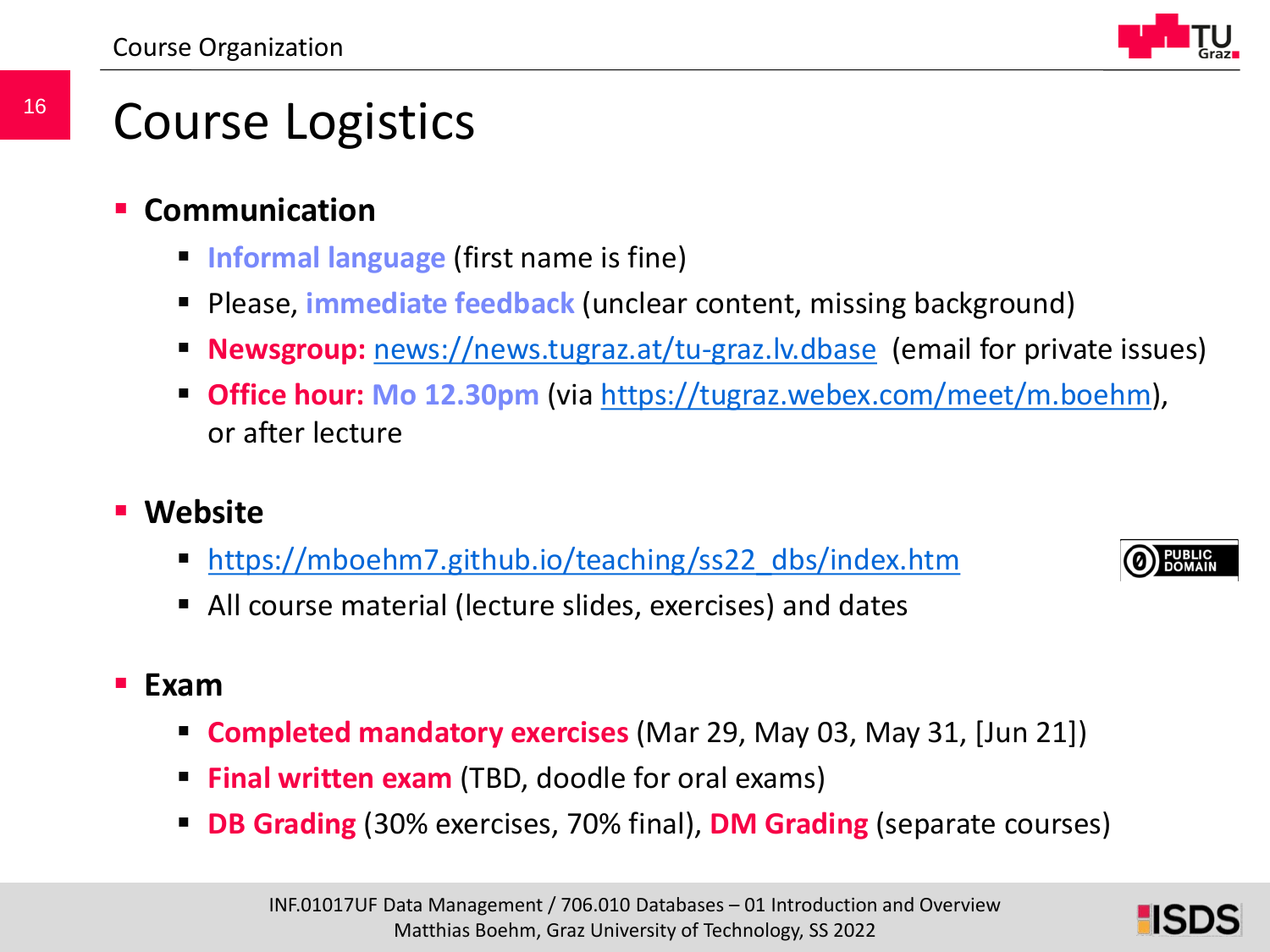#### 17 Course Logistics, cont.

- **Exercises**
	- Written and programming assignments, submitted through **TeachCenter**
	- Assignments **completed if >50% points in total** (**but all submitted**)
	- Deadlines are important (**at most 7 late days in total**)
	- **Individual assignments (academic honesty / no plagiarism)**



#### **SW Tools and Languages**

- **Open Source PostgreSQL** DBMS (setup on your own)
- Distributed FS/object storage and **Apache Spark** for distributed computation
- Languages for local/distributed programs (of your choice): e.g., **Python**, **Java**, **Scala**, C, C++, C#, Rust, Go, etc.

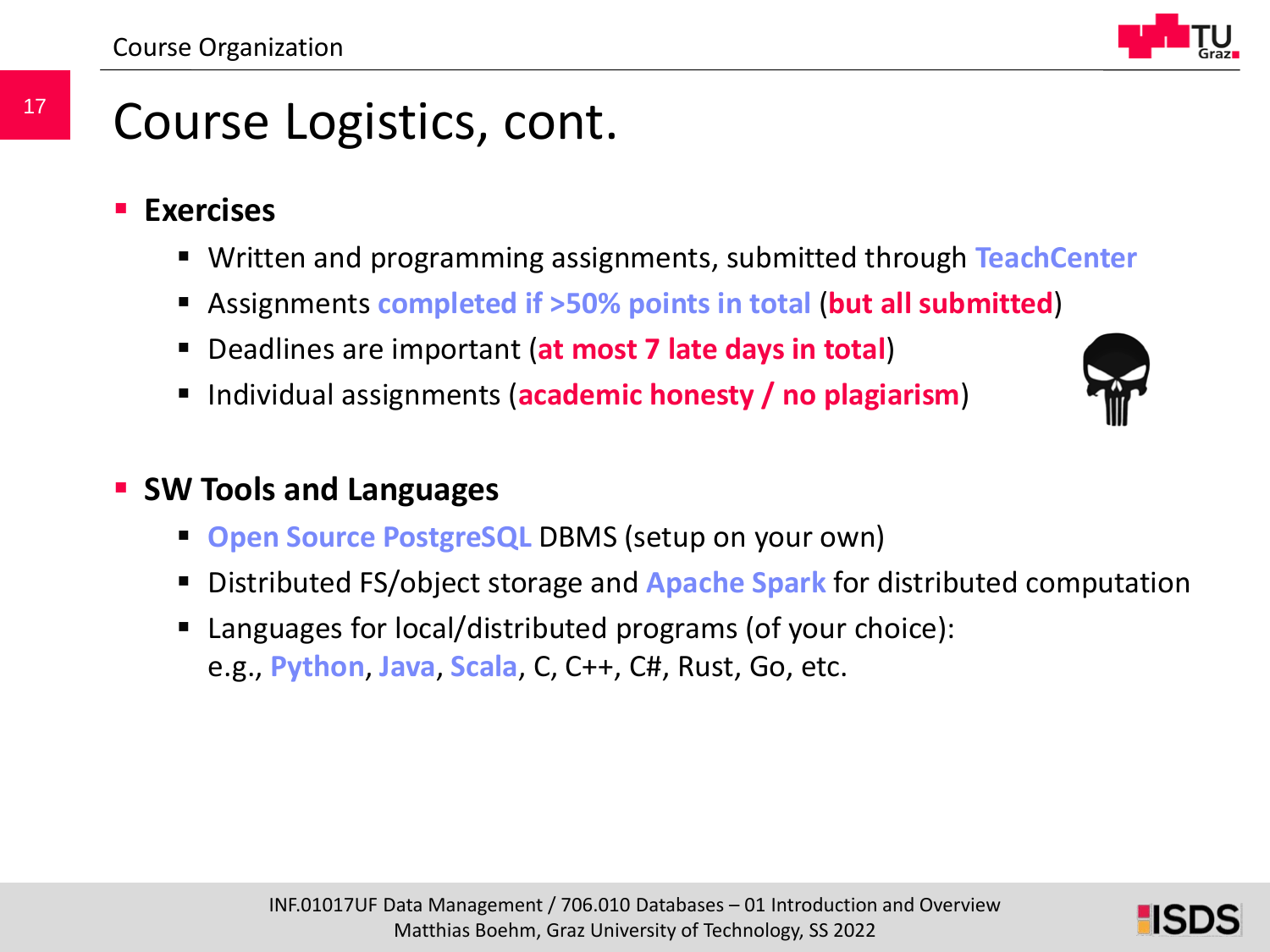# Exercises: Graz Districts

#### **Dataset**

- Graz districts, streets, schools, universities, population counts by age and country (to be cleaned and prepared  $\rightarrow$  Ex 02)
- **Clone or download your copy from** <https://github.com/tugraz-isds/datasets.git>
- Find CSV files in <datasets>/districts\_graz

#### **Exercises**

- **01** Data modeling (relational schema)
- **02** Data ingestion and SQL query processing
- **03** Physical design tuning, query processing, and transaction processing
- **04** Large-scale data analysis (distributed query processing and ML model training – anomalies?)



| data.gv.at Open Data Osterroich                     |                                                                                           | Open Data Days 2022 am 3. und 4. März 2022                |
|-----------------------------------------------------|-------------------------------------------------------------------------------------------|-----------------------------------------------------------|
|                                                     |                                                                                           | Startseite Daten * Dokumente * Anwendungen * Infos * News |
| Katalog                                             | die Grazer Bevölkerung nach Bezirk und Staatsangehörigkeit_lcd3                           |                                                           |
| Staatsangehörigkeit nach Ländercode LCD3            | die anwesende Grazer Bevölkerung (- Haupt- und Nebenwohnsitze gesamt) nach Bezirk und     | Veröffentlichende Organisation bzw. Person<br>Stadt Graz  |
| Daten und Ressourcen                                |                                                                                           | Kategorie -                                               |
|                                                     | die anwesende Grazer Bevoelkerung (- Haupt- und Nebenwohnsitze gesamt) nach Bezirk und    | the Bevölkerung                                           |
|                                                     | Staatsangehoerigkeitcode (LCD 3) beginnend mit dem 1.1.2006 1673                          |                                                           |
|                                                     | <b>O</b> Mehr Information<br><b>LE</b> Zur Resocurre                                      | Schlagworte                                               |
|                                                     |                                                                                           |                                                           |
|                                                     | ueberblick ueber die Grazer Bovoelkerung nach Bezirk und Staatsangehoerigkeitcode (LCD 3) | bevoelkerung                                              |
| beginnend mit dem 1.1.2014 From                     | O Mchr Information   C Zur Flesscurce                                                     | <b>API - Link zu allen Metadaten</b>                      |
| Datenversntwortliche Stella                         | http://www.graz.at/praesicialabteilung                                                    | /apl/3/action                                             |
| Kontaktseite der                                    | http://www.graz.at/praesicialabteilung                                                    | /package_show?id=5b594427-2363-47a9-                      |
| datenverantwortlichen Stelle                        |                                                                                           | a073-832b6bd5c75c                                         |
| Datenverantwortliche Stelle                         | statistik@stadt.craz.at                                                                   | <b>RSS-Feeds für Stadt Graz</b>                           |
| - E-Mailkontakt                                     |                                                                                           |                                                           |
| Veröffentlichende Stelle<br>×                       | Stact Graz                                                                                | geänderte Datensätze                                      |
| Voröffentlichende Stelle-<br>$\sim$<br>E-Malkontakt | ogd@stact.graz.at                                                                         | Letzte Anderung                                           |
| Lizonz<br>$\overline{\mathcal{M}}$                  | Creative Commons Namensnennung 4.0 International                                          | 29.07.2020 17:04:05                                       |
| Lizenz Zitat<br>w.                                  | Stact Graz - data graz gr.at                                                              |                                                           |
| Link zur Lizenz<br>u,                               | https://creativecommons.org/licenses/by/4.0/deed.de                                       | Sprachauswahl                                             |
| Artributbeschreibung<br>w.                          | Stichtag Bezirkszahl; Bezirksname; Staatsbuergerschaft_icd_3;Anz                          | Maschinelle Übersetzung am European Data                  |
|                                                     | ahl_Personen                                                                              | <b>Portal</b>                                             |
| Geographische<br>٠                                  | Graz                                                                                      | Dautsch (de)<br>1 G                                       |
| Abdeckung/Lage<br>Geographische Ausdehnung v        | WGS84: POLYGON (15.349914.47.012595, 15.534402                                            |                                                           |
| Zeitliche Ausdehnung<br>G.                          | 47.135208)<br>01.01.2006.01:00:00                                                         |                                                           |
| (Anfang)                                            |                                                                                           |                                                           |
| Zeitliche Ausdehnung<br>w                           | 01.01.2016 01:00:00                                                                       |                                                           |
| (Encode)                                            |                                                                                           |                                                           |
| Datum des<br>٠                                      | 29.07.2020 17:04:05                                                                       |                                                           |
| Metadatensatzes                                     |                                                                                           |                                                           |
| Aktualisierungszyklus<br>a)                         | quartalsweise                                                                             |                                                           |
| Datengualität/Herkunft<br>u.                        | Datenabzug aus dem ZMR (dem zentralen Melderegister) ab<br>1.1.2006                       |                                                           |
| Kategorie<br>ü                                      | Bevölkerung                                                                               |                                                           |
| Bozeichnung der<br>a.                               | <b>DGD Austria Metadata 2.1</b>                                                           |                                                           |
| Metadatenstruktur                                   |                                                                                           |                                                           |
| Sarache des<br>٠                                    | ger/deu Deutsch                                                                           |                                                           |
| Metadatensatzes                                     |                                                                                           |                                                           |
|                                                     |                                                                                           |                                                           |
| Character Set Code des<br>×<br>Metadatensatzes      | utf8                                                                                      |                                                           |

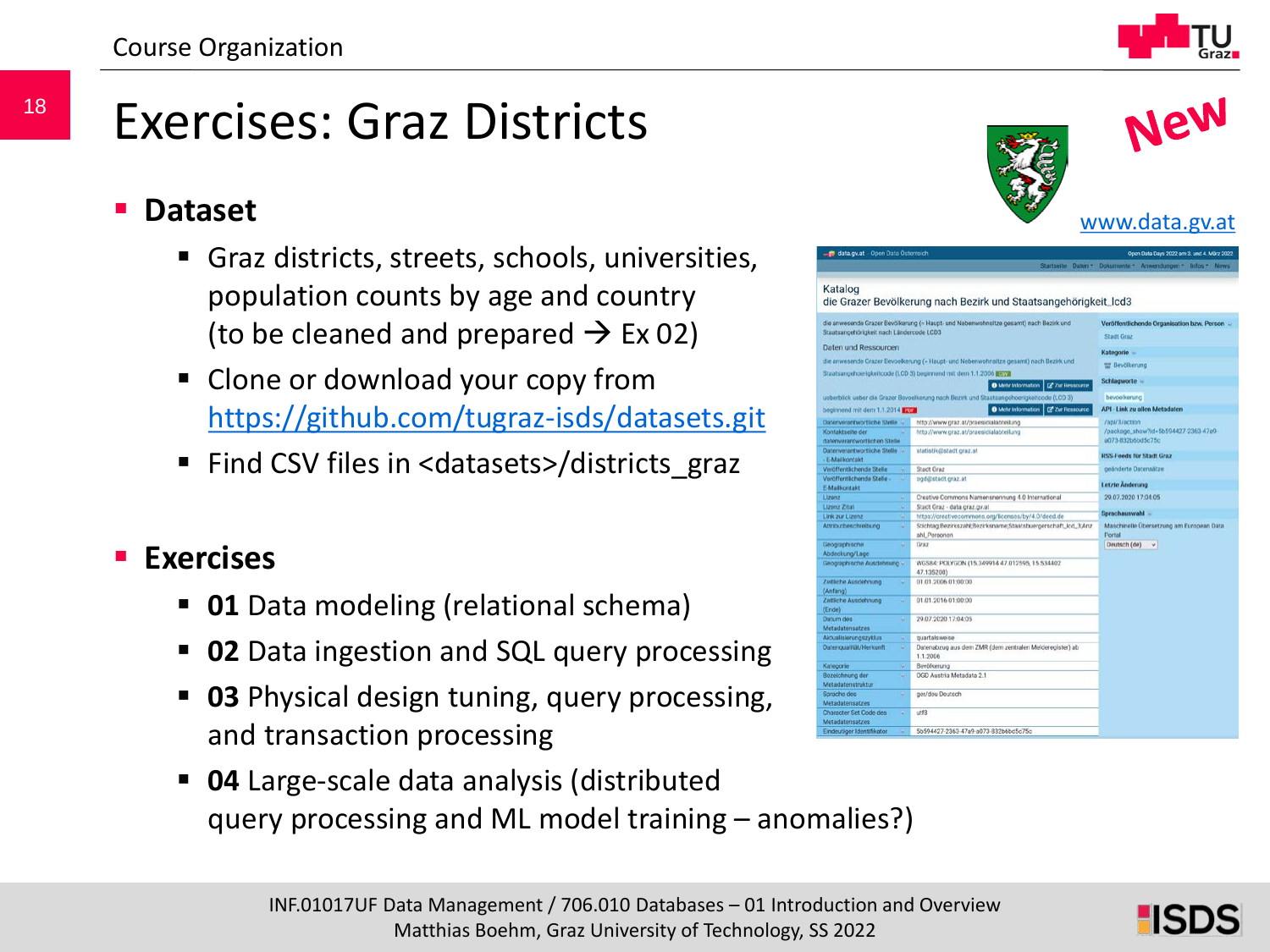

### Literature

- **Not needed for lectures / exercises** (course is self-contained), **but second perspective on covered topics of first part**
- Raghu Ramakrishnan, Johannes Gehrke: Database Management Systems (3. ed.). McGraw-Hill 2003, ISBN 978-0-07-115110-8, pp. I-XXXII, 1-1065
- Jeffrey D. Ullman, Jennifer Widom: A first course in database systems (2. ed.). Prentice Hall 2002, ISBN 978-0-13-035300-9, pp. I-XVI, 1-511
- Ramez Elmasri, Shamkant B. Navathe: Fundamentals of Database Systems, 3rd Edition. Addison-Wesley-Longman 2000, ISBN 978-0-8053-1755-8, pp. I-XXVII, 1-955
- Alfons Kemper, André Eickler: Datenbanksysteme Eine Einführung, 10. Auflage. De Gruyter Studium, de Gruyter Oldenbourg 2015, ISBN 978-3-11-044375-2, pp. 1-879

**Additional Perspective:**

[Zachary G. Ives, Rachel Pottinger, Arun Kumar, Johannes Gehrke, Jana Giceva: The future of data(base) education: Is the "cow book" dead?, **VLDB 2021**]



INF.01017UF Data Management / 706.010 Databases – 01 Introduction and Overview Matthias Boehm, Graz University of Technology, SS 2022

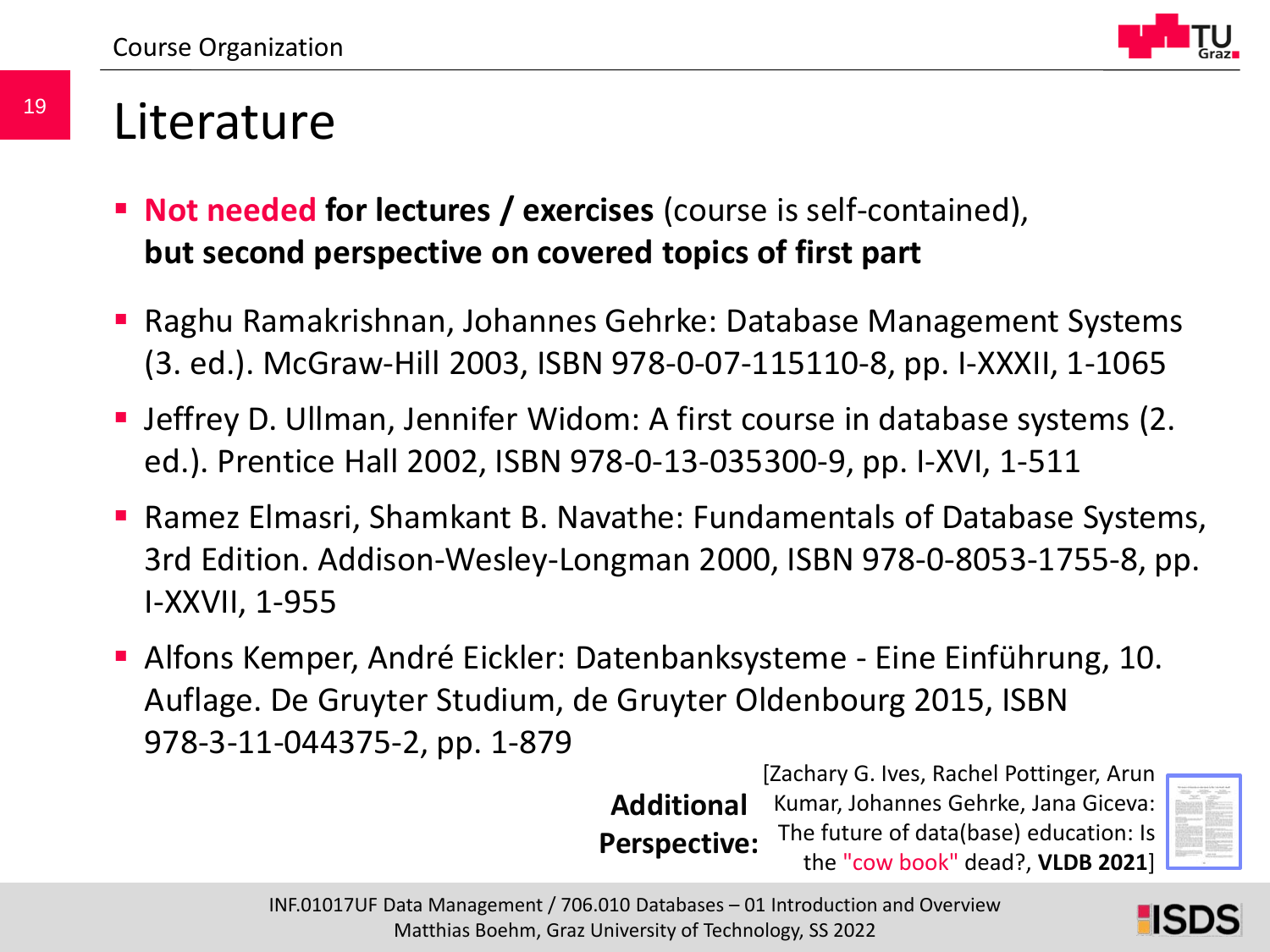

# History of Data Management

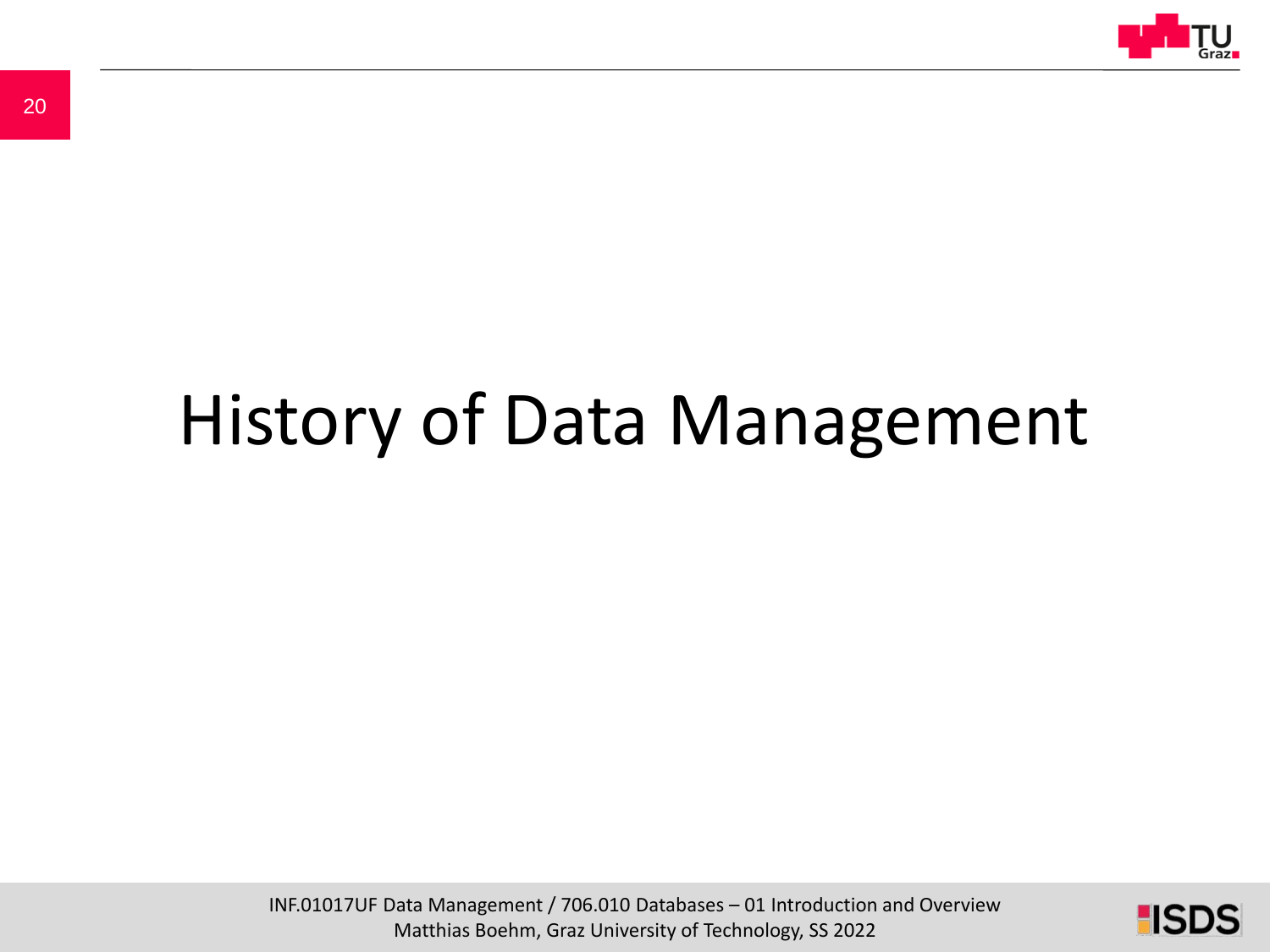# History 1960/70s (pre-relational)

- $\blacksquare$  Tree of records
- E.g., IBM Information Management System (IMS) – IMS 15 (Oct 2017)

#### **Network Model**

- CODASYL (COBOL, DB interfaces)
- Graph of records
- Charles Bachman (**Turing Award '73**)
- E.g., Integrated Data Store (IDS)
- **Pros and Cons** (see **NoSQL Doc-Stores**)
	- Performance by **directly traversing static links**
	- **Duplicates**  $\rightarrow$  inconsistencies on updates, **data dependence**





**Parts**



CODASYL … Conference on Data Systems Languages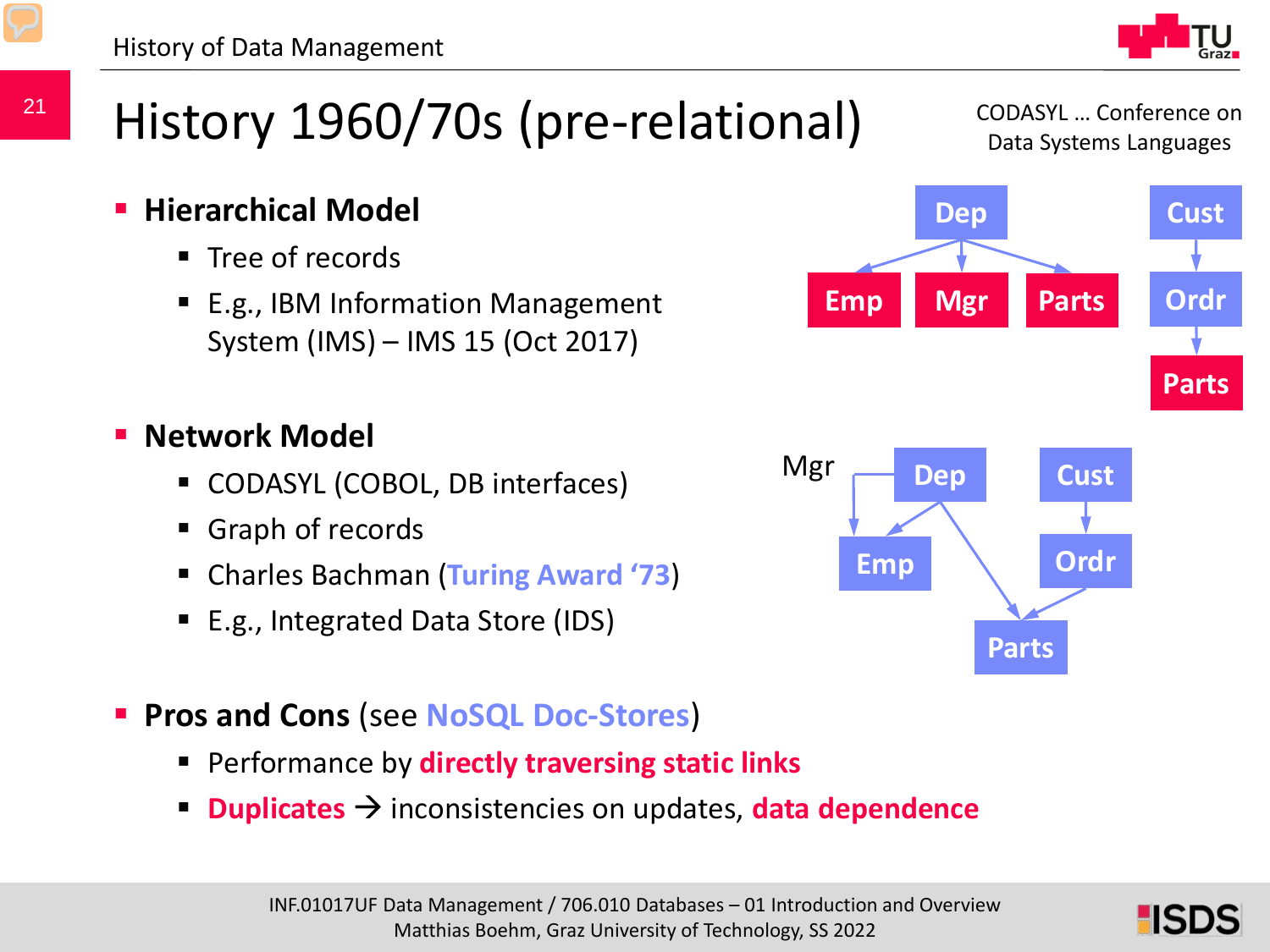History of Data Management





#### **Goal**: **Data Independence**

(physical data independence)

- Ordering Dependence
- Indexing Dependence
- Access Path Depend.



Edgar F. "Ted" Codd @ IBM Research (**Turing Award '81**)

> [E. F. Codd: A Relational Model of Data for Large Shared Data Banks. Comm. ACM 13(6), **1970**]



**HISDS** 

INF.01017UF Data Management / 706.010 Databases – 01 Introduction and Overview Matthias Boehm, Graz University of Technology, SS 2022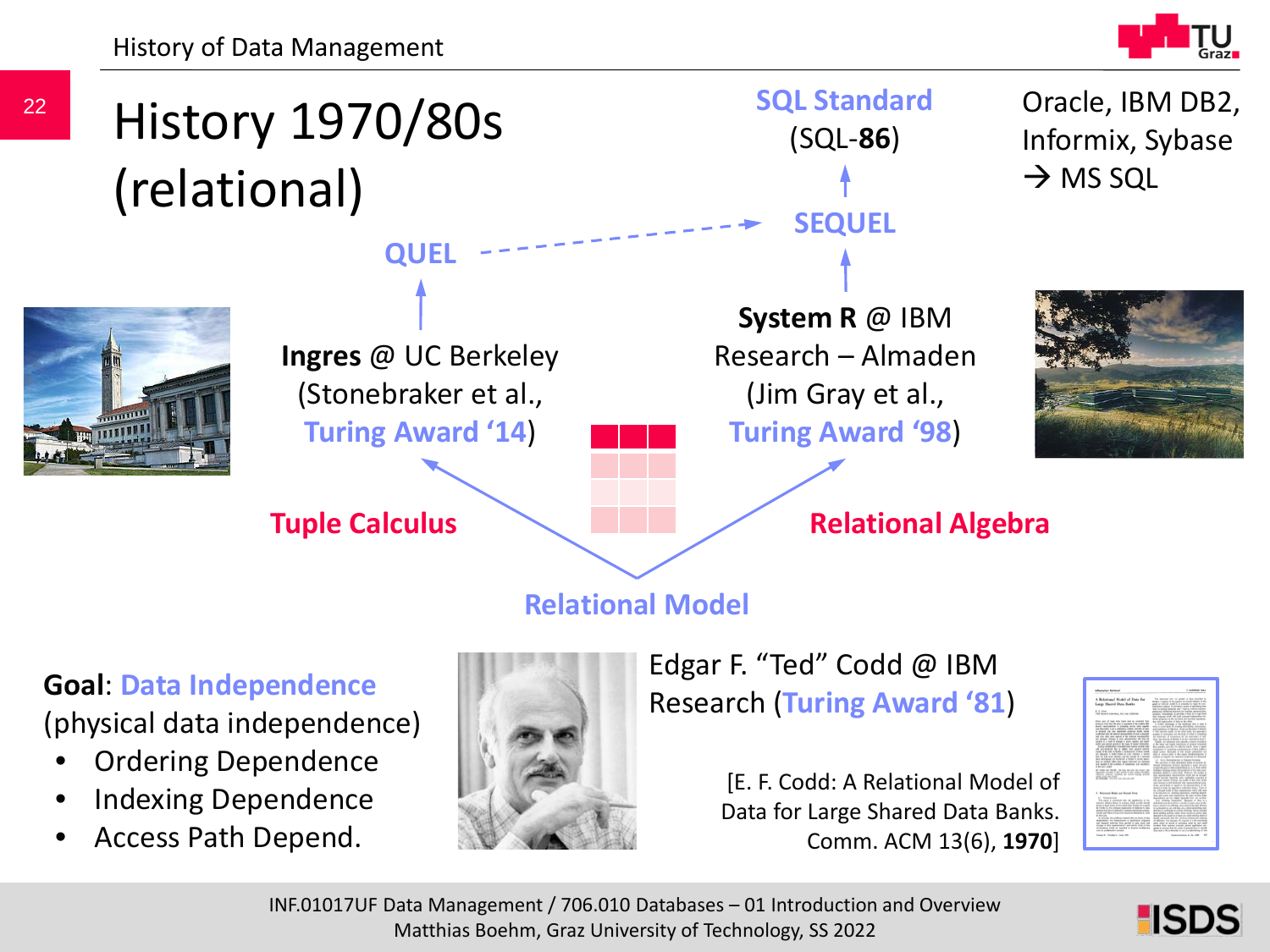23



# Success of SQL / Relational Model

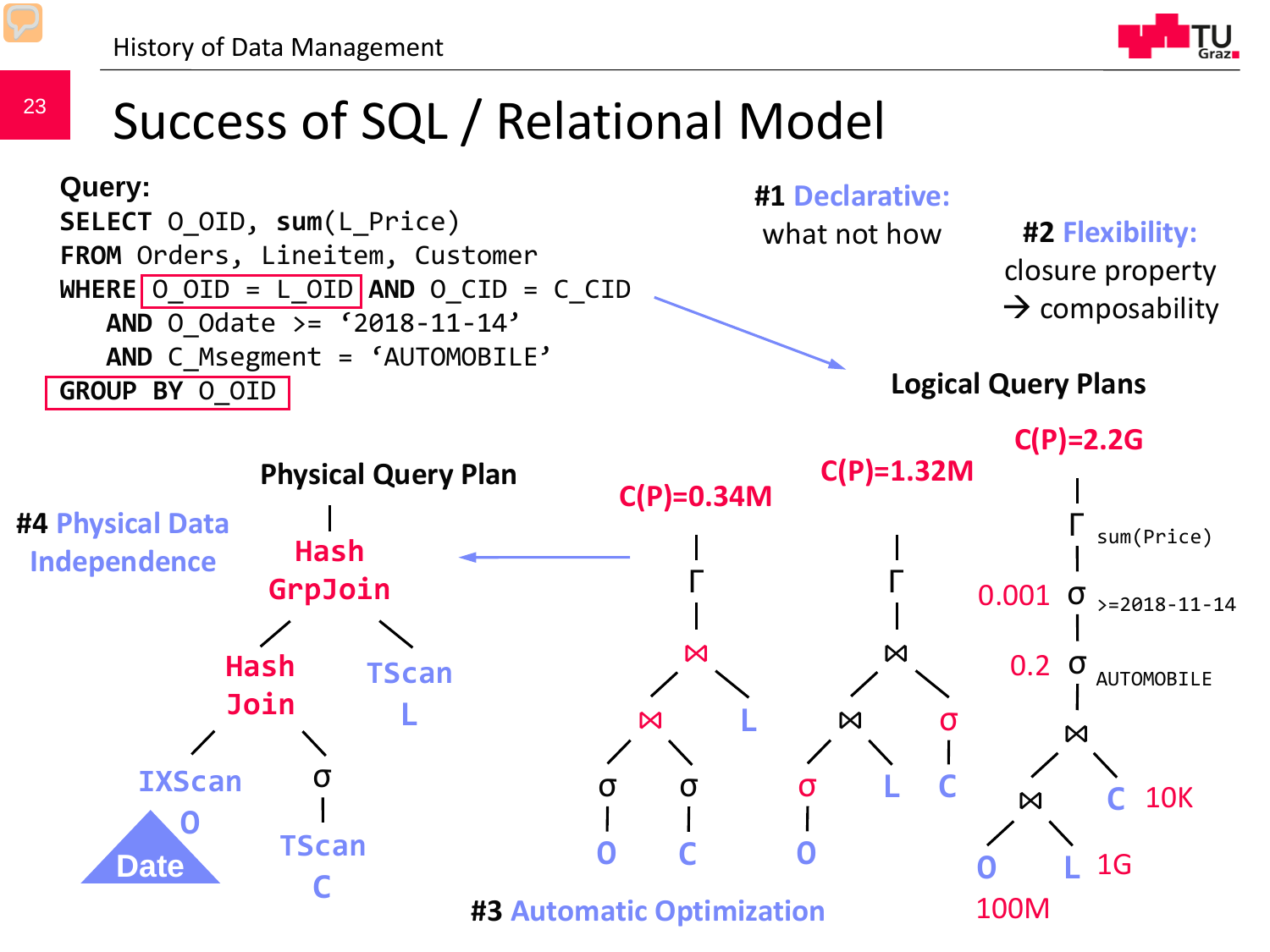# Excursus: PostgreSQL

- **History of PostgreSQL** (used in the exercises)
	- Postgres is the successor project of commercialized Ingres
	- Focus on abstract data types, commercialized as Illustra
	- Prototype w/ SQL open sourced as **Postgres95 PostgreSQL**
	- Heavily used as **basis for research projects / startups**

#### **Recommended Reading**

- Michael Stonebraker: The land sharks are on the squawk box. Commun. ACM 59(2): 74-83 (2016), Turing Award Lecture, <https://dl.acm.org/citation.cfm?doid=2886013.2869958>
- **Video:** <http://www.youtube.com/watch?v=sEPTZVGk3WY>
- **Slides:** <http://vldb.org/2015/wp-content/uploads/2015/09/stonebraker.pdf>

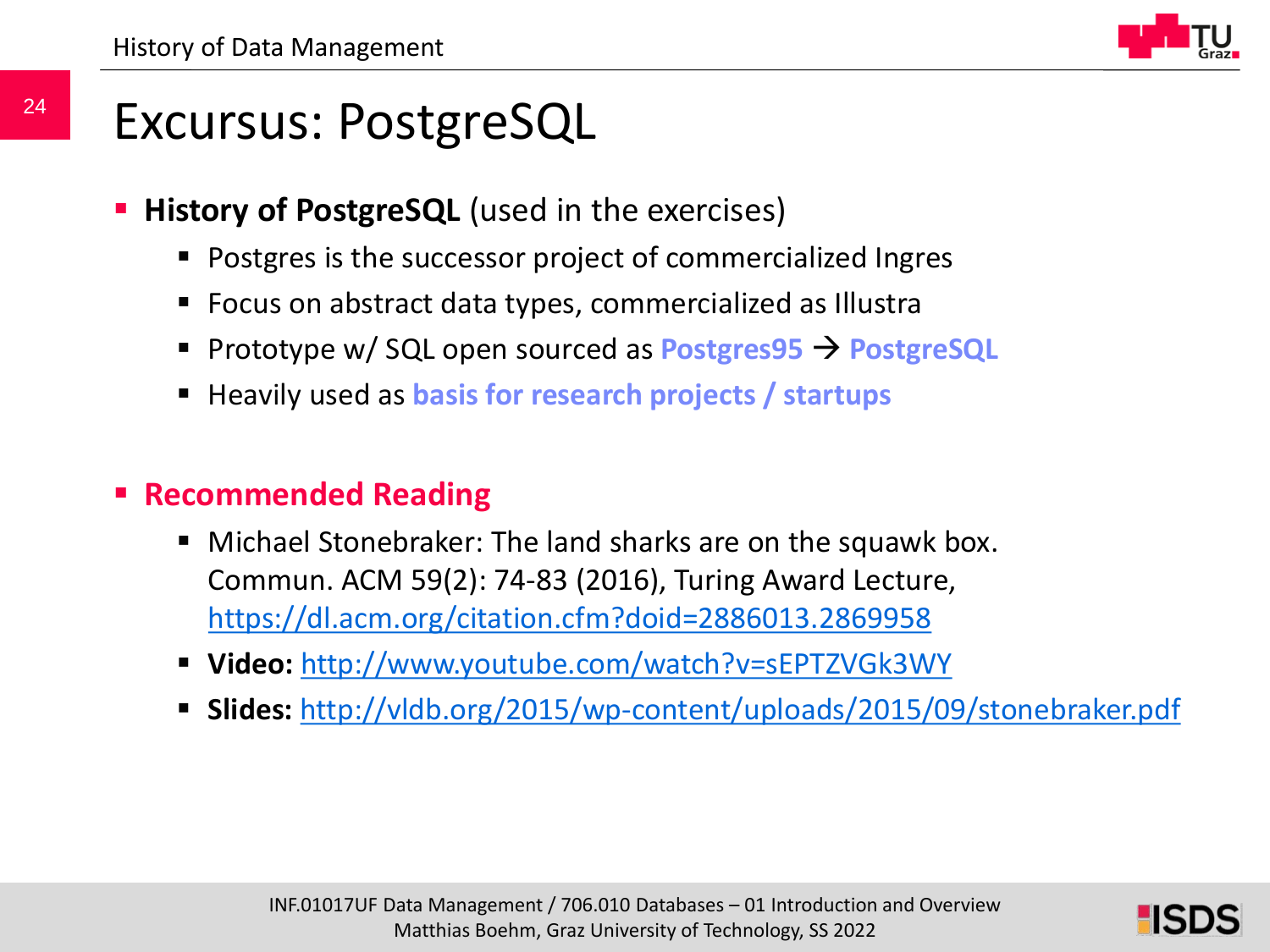

# History 1980/90/2000s

OLTP … Online Transaction Processing OLAP … Online Analytical Processing ETL … Extract, Transform, Load

- **Enterprise DBMS**
	- Heavy investment in research and development **+** adoption
	- Oracle, IBM DB2, Informix, Sybase, MS SQL, PostgreSQL, MySQL
	- **Other technologies:** OODBMS, Multimedia, Spatiotemporal, Web, XML
- **Information/Data Warehousing (DWH)**
	- **Workload separation into OLTP and OLAP**
	- **Classical DWH architecture:** operational, staging, DWH, data marts + mining
	- **ETL Process** (Extract, Transform, Load)
- **Different Personas**
	- Domain Experts (e.g., BI Tools, SAP R/3)
	- DB Application Developers (e.g., ABAP)
	- DB Developers and DB Admins

| analytical<br>ETI<br><b>DSS</b> |  |
|---------------------------------|--|
| <b>DWH</b>                      |  |
| SCM, MM, ERP, CRM               |  |
|                                 |  |

transactional

**SQL**

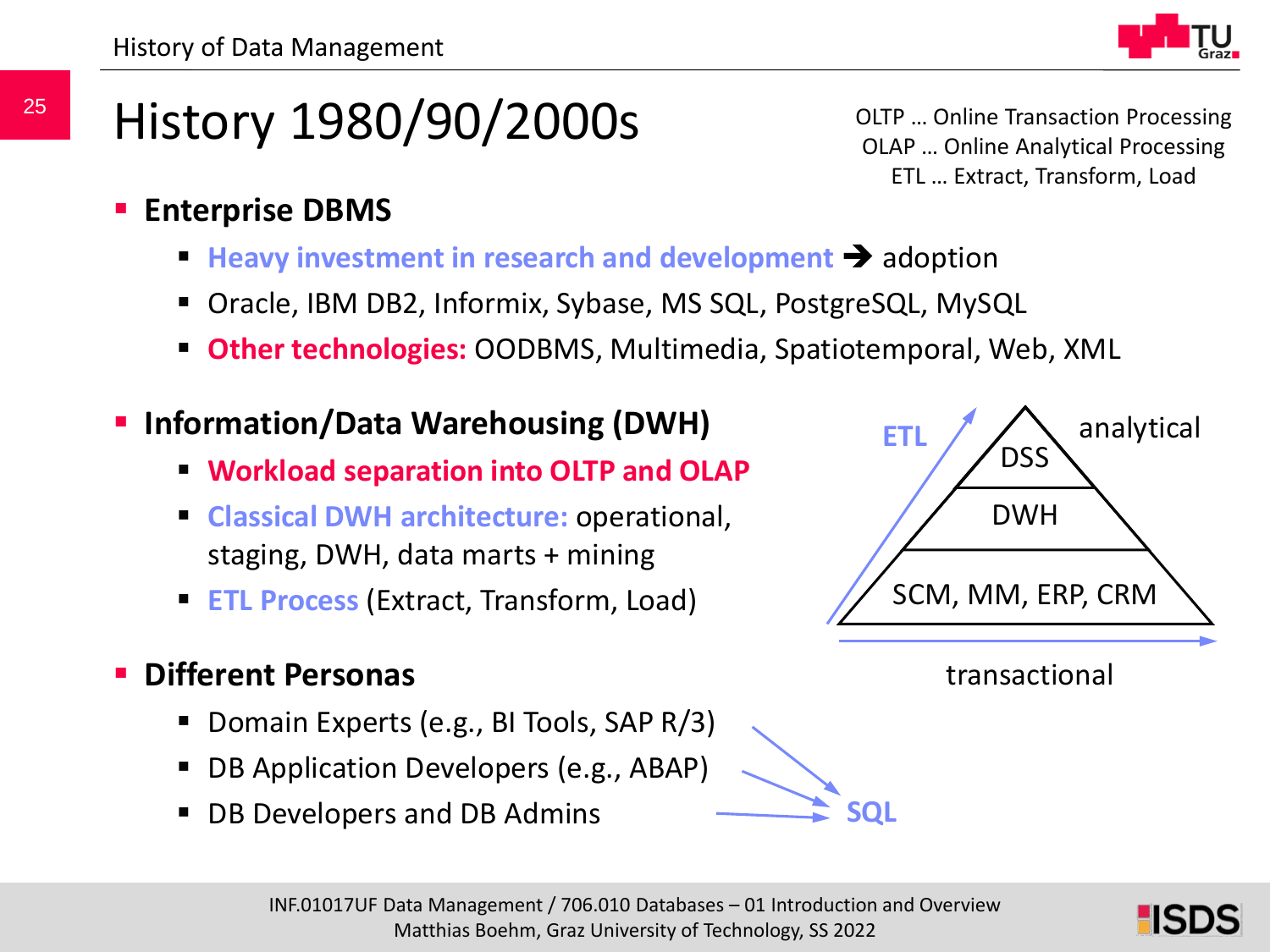# History 2000s / Early 2010s

- **Specialized Systems**
	- **Column stores + compression** for OLAP
	- **Main memory systems** for OLTP and OLAP
	- Data streaming, scientific and graph databases
	- **Information extraction / retrieval, and XML**
- **Other Research Trends**
	- Approximate QP / **Adaptive QP** / tuning tools
	- **Large-scale data management** (DFS, MR) / **cloud computing**
- **Toward Flexible, Large-Scale Data Management** (DWH … a bygone era)
	- **MAD Skills (magnetic, agile, deep)**, MADlib
	- Integration of R, Python in data analysis
	- Open data and its integration
	- $\overline{a_1}$  data management  $\overline{a_2}$ Query processing over raw data files

[M. Stonebraker, S. Madden, D. J. Abadi, S. Harizopoulos, N. Hachem, P. Helland: **The End of an Architectural Era**  (It's Time for a Complete Rewrite). **VLDB 2007**]



[J. Cohen, B. Dolan, M. Dunlap, J. M. Hellerstein, C. Welton: **MAD Skills**: New Analysis Practices for Big Data. **PVLDB 2(2) 2009**]



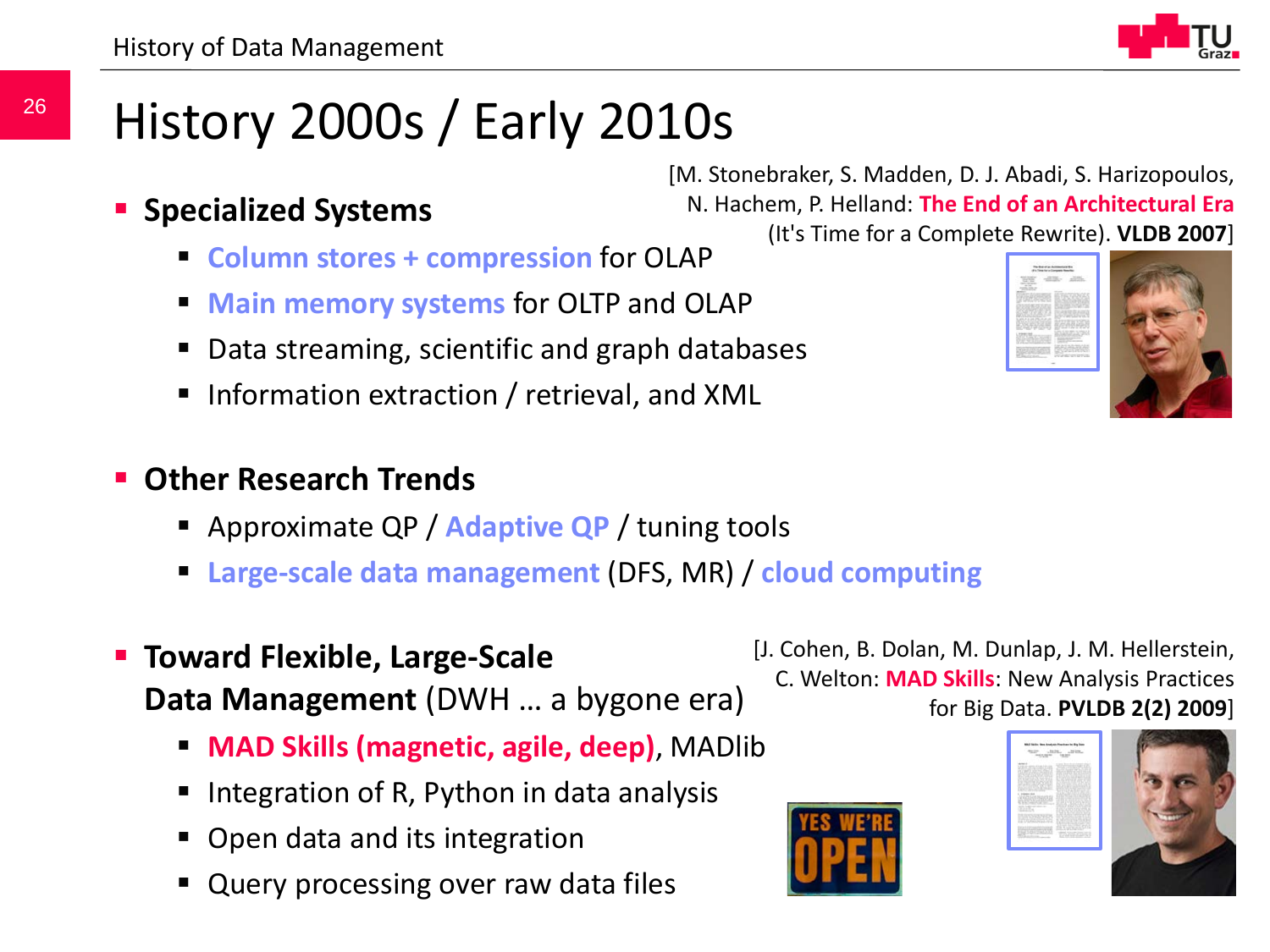## History 2010s – Present

#### **Two Key Drivers of DB Research**

- **New analysis workloads** (NLP, key/value, RDF/graphs, documents, time series, ML) and applications
- **New HW/infrastructure** (multi-/many-core, cloud, scale-up/ scale-out, NUMA/HBM, RDMA, SSD/NVM, FPGA/GPU/ASIC)



#### **Excursus: A retrospective view of specialized systems**

- **Goal #1:** Avoid boundary crossing **Bulge Seneral-purpose**
- **Goal #2**: New workload + Performance **>>>> Specialized systems**



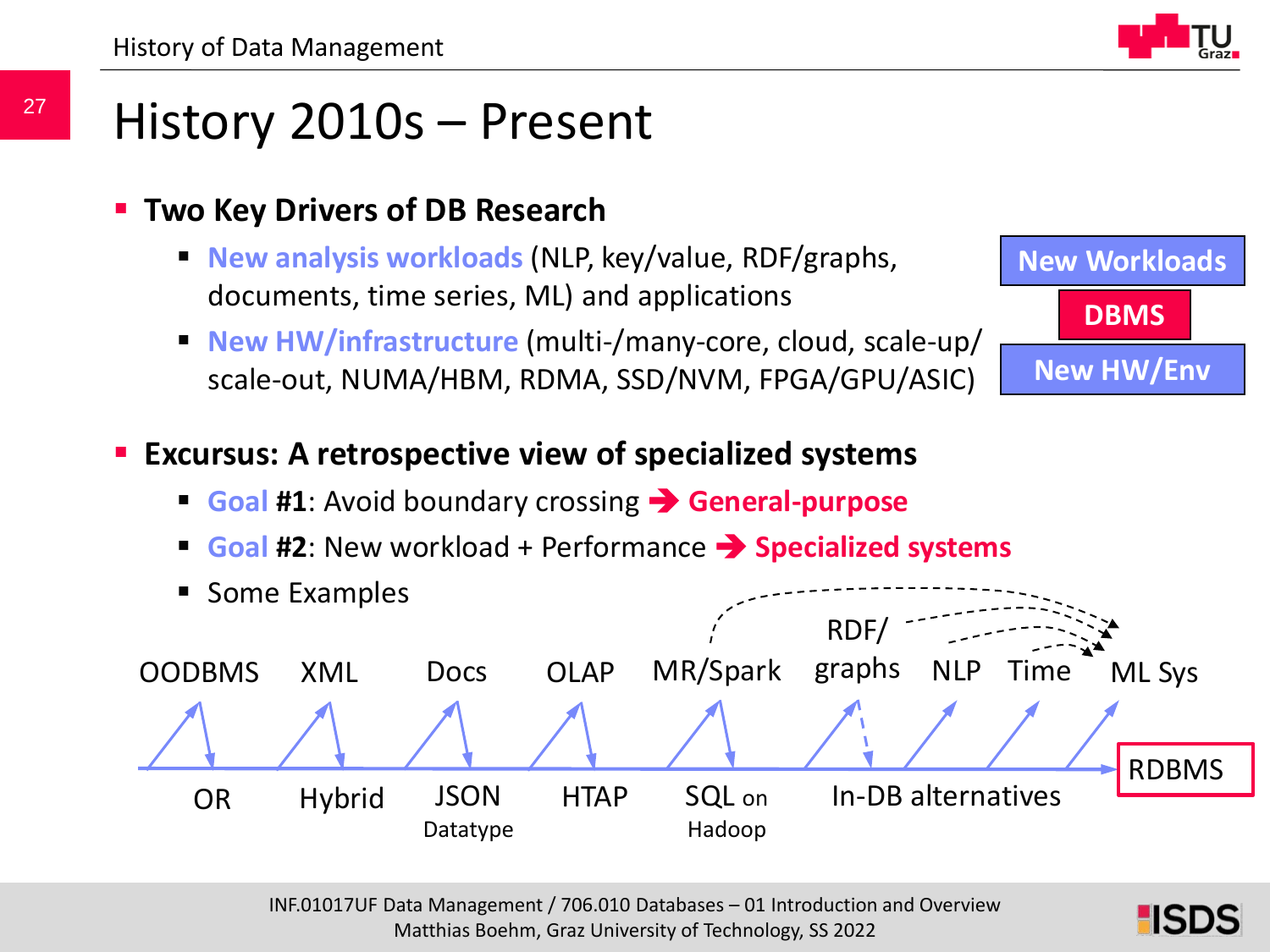

# History 2010s – Present, cont.

#### **Motivation NoSQL Systems**

- **Flexible schema** (no upfront costs), **scalability**, or specific data types
- **E** Relaxed **ACID** (atomicity, consistency, isolation, durability) requirements **BASE** (basically available, soft state, eventual consistency)
- **Example NoSQL Systems** (local and distributed)**:**
	- **Key/Value-Stores:** simple put/get/delete, massive scalability
	- **Document-Stores:** store nested documents (tree)
	- **RDF Stores:** store subject-predicate-object triples
	- **Graph DBs:** store nodes/edges/attributes, vertex-centric
	- **Time Series DBs:** store sequences of observations

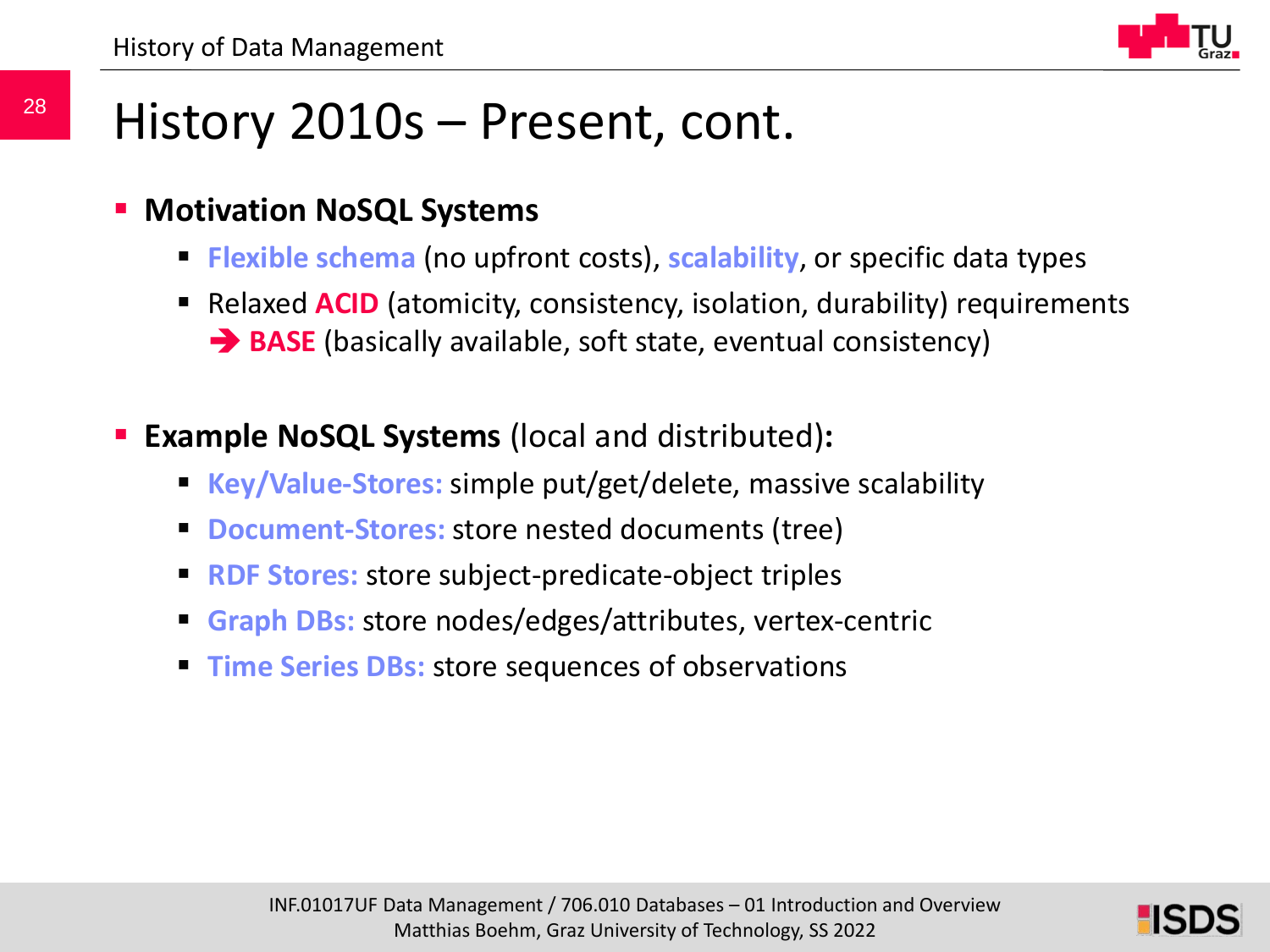# History 2010s – Present, cont.

#### **Motivation Large-Scale Data Management**

- **Massive scalability** (data/compute) on demand, **fault tolerance**, flexibility
- **Example Facebook 2014: 300PB** DWH, **600TB** daily ingest
- Cost-effective commodity hardware
- **Error rate increases with increasing scale**



- Distributed file systems w/ replication (e.g., GPFS, HDFS)
- **Cloud object storage** (e.g., Amazon s3, OpenStack Swift)
- Data-parallel data analysis with Spark/Flink, incl streaming
- Automatic cloud resource elasticity (pay as you go)